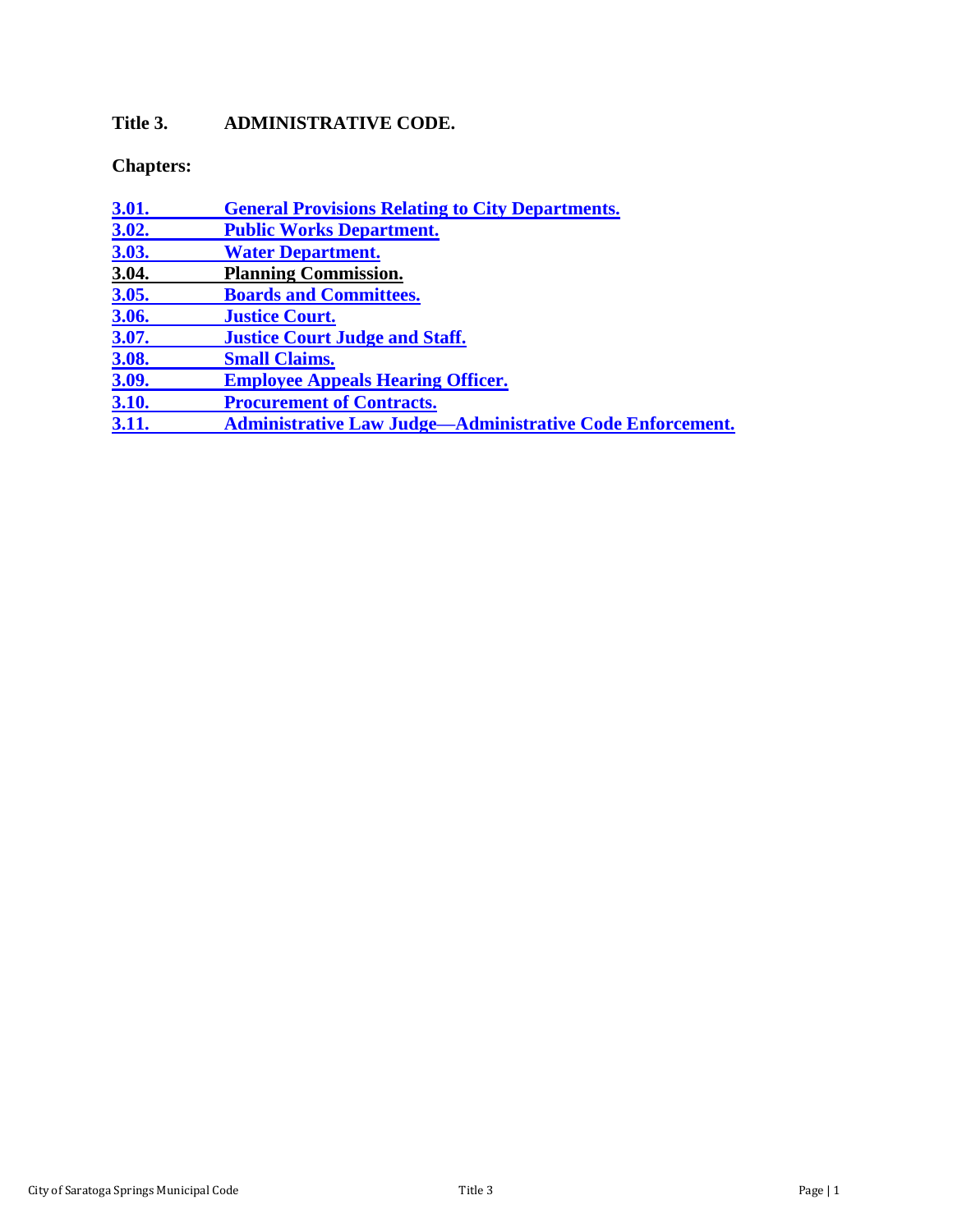## **Chapter 3.01. General Provisions Relating to City Departments.**

**Sections:**

| 3.01.01. | <b>Department Creation.</b>                                  |
|----------|--------------------------------------------------------------|
| 3.01.02. | <b>Interdepartmental Cooperation.</b>                        |
| 3.01.03. | <b>Administrative Provisions Regarding Department Heads.</b> |
| 3.01.04. | <b>Additional Employment.</b>                                |

### <span id="page-1-0"></span>**3.01.01. Department Creation.**

The City Council may create any department, division, or section deemed necessary or appropriate for the administration of the City and shall prescribe by resolution or ordinance the organization, powers, and duties of such bodies. In addition to such designated duties and functions, each department and unit thereof shall be open during regular business hours as defined by the City, shall make a daily deposit with the City Treasurer or his or her designee of any public monies, and shall pay out monies belonging to the City only in the manner prescribed by law, ordinance, regulation, or policy.

(Ord. 11-9; Ord. 07-1)

## <span id="page-1-1"></span>**3.01.02. Interdepartmental Cooperation.**

Each department shall cooperate with other departments and furnish, upon the direction of the City Manager or City Council, such service, labor, and materials as may be requisitioned by the head of such other department.

(Ord. 11-9; Ord. 07-1)

### <span id="page-1-2"></span>**3.01.03. Administrative Provisions Regarding Department Heads.**

Except as otherwise required under Section 2.02.02, within each department of the City there shall be appointed by the Manager, with the advice and consent of the City Council, a Department Head who shall have such powers and duties as prescribed by the City Council, including the following:

- 1. administer the department and all activities assigned thereto;
- 2. develop and maintain current departmental policies and procedures for carrying out departmental operations;
- 3. plan and supervise the operations of the department for the full and effective use of personnel, equipment, and financial resources assigned to the department;
- 4. establish department goals, priorities, and work plans;
- 5. conduct performance evaluations of department employees;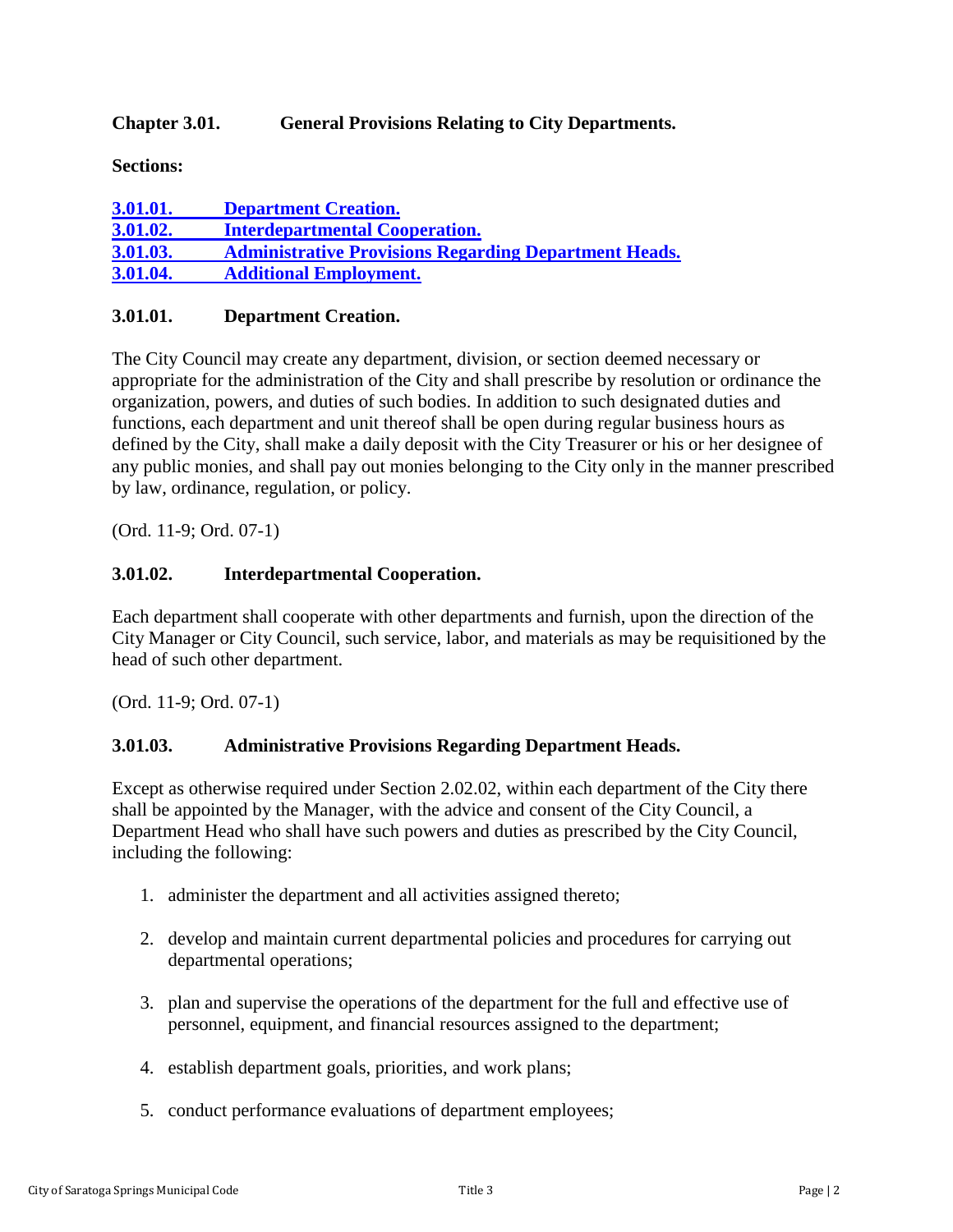- 6. implement risk management programs to protect the health, safety, and welfare of City employees and the public and to prevent financial losses and the potential for claims and lawsuits against the City;
- 7. maintain spending within the budget parameters established by the City Council;
- 8. purchase equipment, supplies, and services in accordance with procedures set forth in the City Procurement Code;
- 9. recruit, select, and appoint employees as directed by the City Manager;
- 10. keep informed of the latest practices relating to the department and implement such practices;
- 11. create and maintain a work environment free from sexual harassment and discrimination based on race, color, age, sex, religion, disability, or national origin;
- 12. suspend any subordinate officers, employees, or agents in accordance with City disciplinary procedure and Utah Code § 10-3-912, when in his or her judgment the good service and best interest of the City demands it;
- 13. submit reports as required by the City Manager detailing the activities of the department; and
- 14. establish and maintain a system of filing and indexing records and reports of department activities.

(Ord. 11-9; Ord. 07-1)

### <span id="page-2-1"></span>**3.01.04. Additional Employment.**

<span id="page-2-0"></span>Department Heads shall obtain written approval from the City Manager prior to accepting or pursuing employment outside his or her duties as a City Department Head.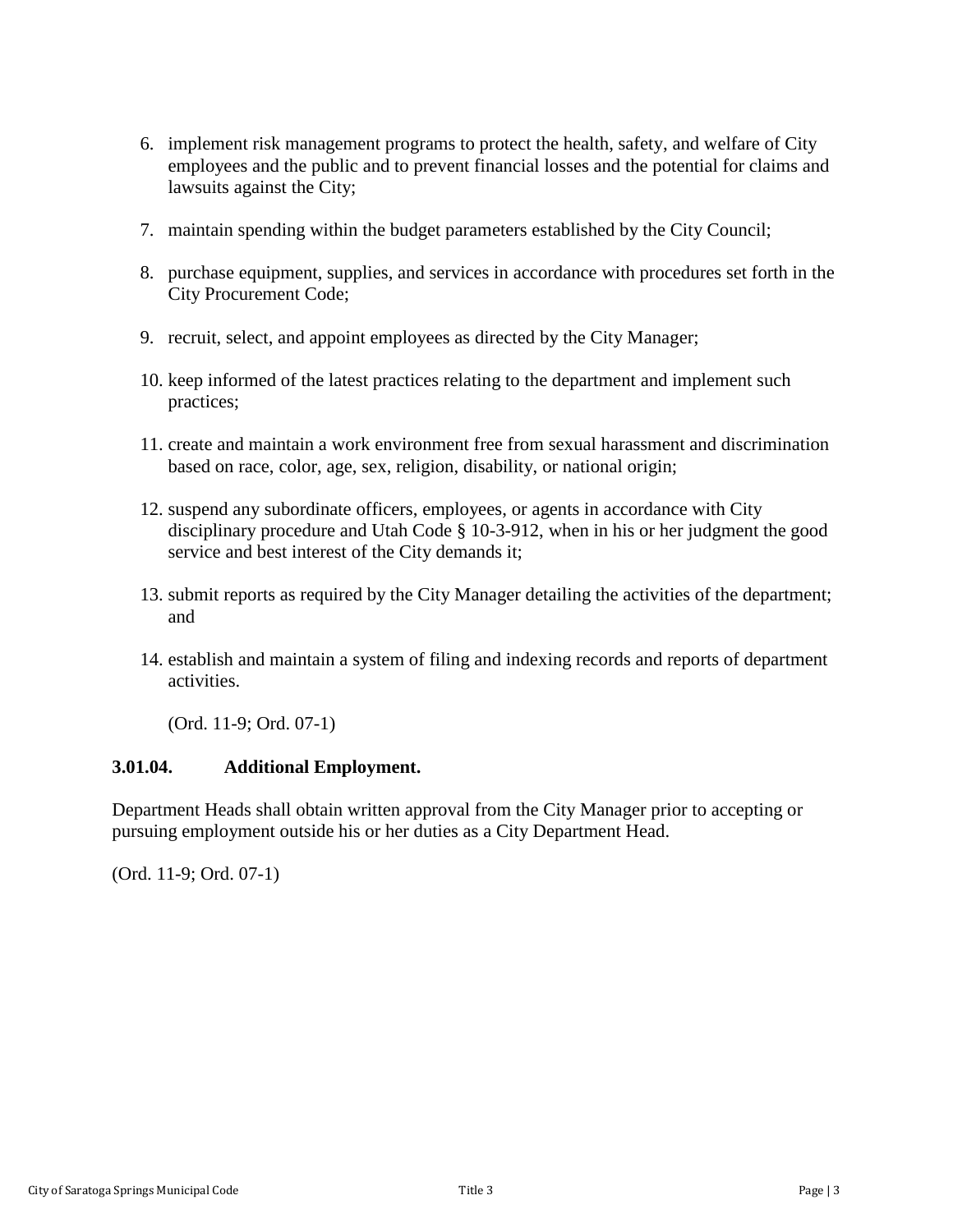**Chapter 3.02. Public Works Department.**

**Sections:**

| 3.02.01. | Creation.                     |
|----------|-------------------------------|
| 3.02.02. | <b>Public Works Director.</b> |

#### **3.02.01. Creation.**

There is hereby created and established the Public Works Department within the City of Saratoga Springs which shall be responsible for maintaining public properties of the City including street, parks, storm drain, and water systems of the City.

(Ord. 12-9; Ord. 11-9; Ord. 07-1)

### **3.02.02. Public Works Director.**

There is hereby created the position of Public Works Director who shall act as the Department Head of the Public Works Department. The Public Works Director shall have such powers and duties as designated and assigned to him or her.

(Ord. 12-9; Ord. 11-9; Ord. 07-1)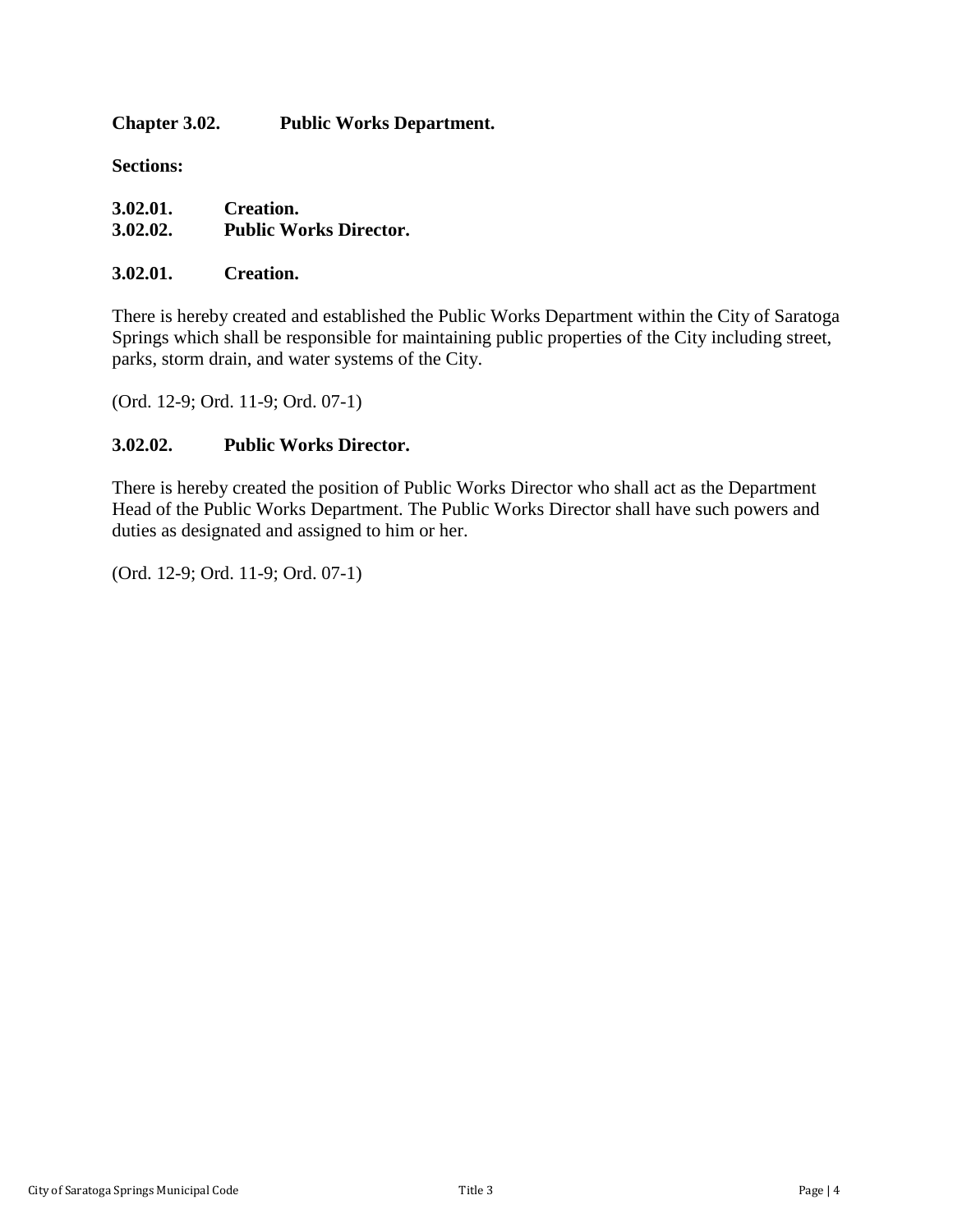## <span id="page-4-0"></span>**Chapter 3.03. Water Department.**

**Sections:**

## **3.03.01. Creation.**

There is hereby created and established a Water Department within the City of Saratoga Springs which shall be responsible for maintaining the City water system.

(Ord 13-17; Ord. 12-9; Ord. 11-9; Ord. 07-1)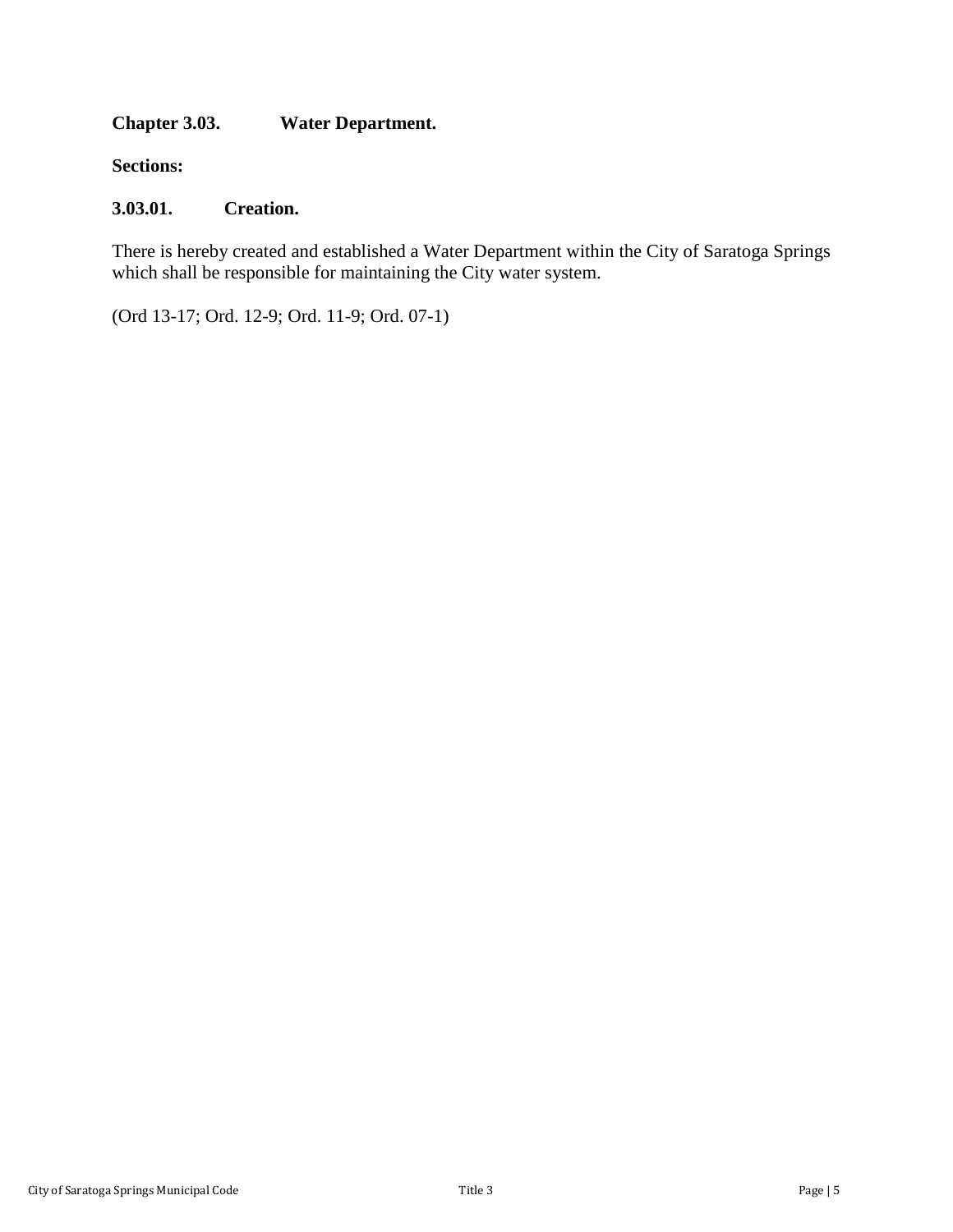## <span id="page-5-0"></span>**Chapter 3.04. Planning Commission.**

**Sections:**

| 3.04.01. | <b>Creation.</b>          |
|----------|---------------------------|
| 3.04.02. | <b>Term of Office.</b>    |
| 3.04.03. | <b>Organization.</b>      |
| 3.04.04. | <b>Duties and Powers.</b> |

## <span id="page-5-1"></span>**3.04.01. Creation.**

- 1. Pursuant to authority granted in Utah Code § 10-9a-301, there is hereby created and established a Planning Commission of the City of Saratoga Springs to recommend and monitor the planning and development of the City. The Planning Commission shall consist of seven members. The members shall be appointed by the Mayor with the advice and consent of the City Council.
- 2. Members shall be selected without respect to political affiliation. The legislative body may fix per diem compensation for the members of' the Planning Commission, based on necessary and reasonable expenses and on meetings actually attended.

(Ord. 18-09; Ord. 13-17; Ord. 11-9; Ord. 07-1, Ord. 98-001)

### <span id="page-5-2"></span>**3.04.02. Term of Office.**

- 1. **Term.** Each member of the Planning Commission shall serve for a term of four years and until their successor is appointed, provided the terms shall be staggered so that the terms of the members shall expire on different years when possible, and on December 31, of each year. The term of office for each member shall commence on the first day of January.
- 2. **Removal.** A member of the Planning Commission may be removed by the Mayor with the advice and consent of the City Council.
- 3. **Vacancy.** Any vacancy occurring on said Commission by reason of death, resignation, removal, or disqualification shall be filled in the same manner as an original appointment for the unexpired term.
- 4. **Term Limits.** No planning commissioner may serve more than two consecutive four-year terms. This term limit does not apply to a partial, unexpired term served by a replacement commissioner appointed pursuant to subsection 3. Vacancy, in which case such commissioner may serve two additional consecutive four-year terms after the expiration of the partial term.

(Ord. 20-41; Ord. 18-09; Ord. 13-17; Ord. 11-9; Ord. 98-001)

### <span id="page-5-3"></span>**3.04.03. Organization.**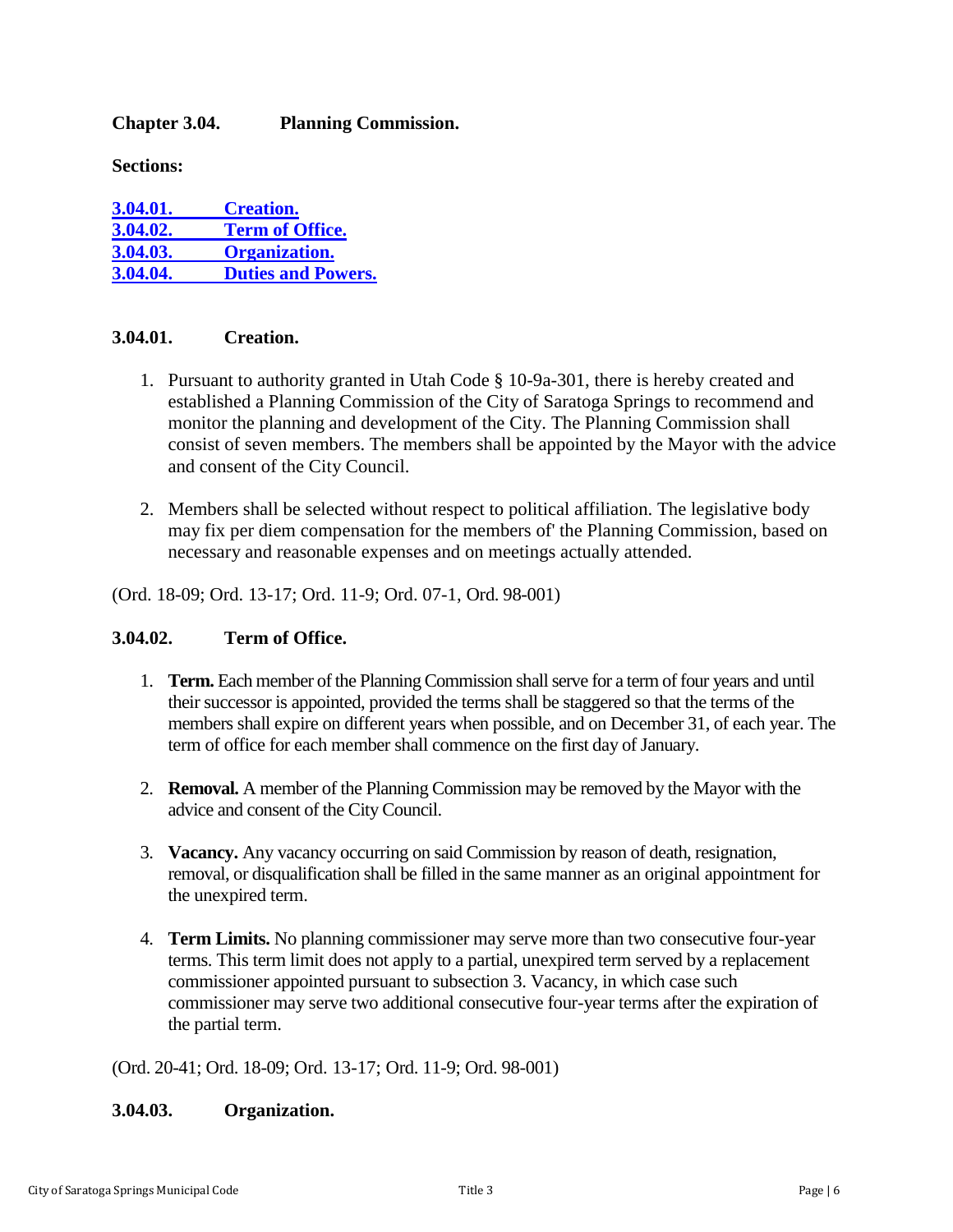- 1. At its first meeting in January of each odd year, the Planning Commission shall elect one of its members as Chair and a second member as Vice-Chair. The Chair and Vice-Chair shall serve for a term of two years and until a successor is chosen. A vacancy in the position of Chair or Vice-Chair shall be filled for the unexpired term by election at the next meeting of the Planning Commission. A person may be elected to serve consecutive terms as Chair and Vice-Chair.
- 2. The Chair shall preside at all meetings of the Planning Commission. In the absence of the Chair, the Vice-Chair shall preside. If both the Chair and Vice-Chair are absent, the Commission shall elect one of its members as Chair Pro-Tem to preside at that meeting.
- 3. The Chair or designee shall present such matters to the City Council as are appropriate and receive such instruction and guidance as required from the City Council and the Mayor as may affect the Planning Commission.
- 4. Subject to the approval of the City Council, the Planning Commission shall adopt Rules of Procedure consistent with this Code for its own organization and for the transaction of business. Such rules shall not be inconsistent with any directive or instruction received from the City Council.
- 5. Meetings of the Planning Commission shall be held as frequently as the Commission deems advisable.
- 6. Reports of official acts and recommendations of the Planning Commission shall be made in writing to the City Council and shall indicate how each member of the Commission voted with respect to such act or recommendation. Any member of the Commission may also make a concurring or dissenting report or recommendation to the City Council whenever he or she so desires.

(Ord. 20-41; Ord. 13-17; Ord. 11-9; Ord. 98-001)

### <span id="page-6-0"></span>**3.04.04. Duties and Powers.**

The Planning Commission shall have the following duties and powers:

- 1. prepare and recommend to the City Council a General Plan and amendments to the General Plan as provided in Utah Code Chapter 10-9a, Municipal Land Use, Development, and Management Act;
- 2. recommend zoning ordinances and maps, and amendments to zoning ordinances and maps to the City Council;
- 3. recommend subdivision regulations and amendments to such regulations to the City Council;
- 4. recommend approval or denial of subdivision applications, as provided by State Law;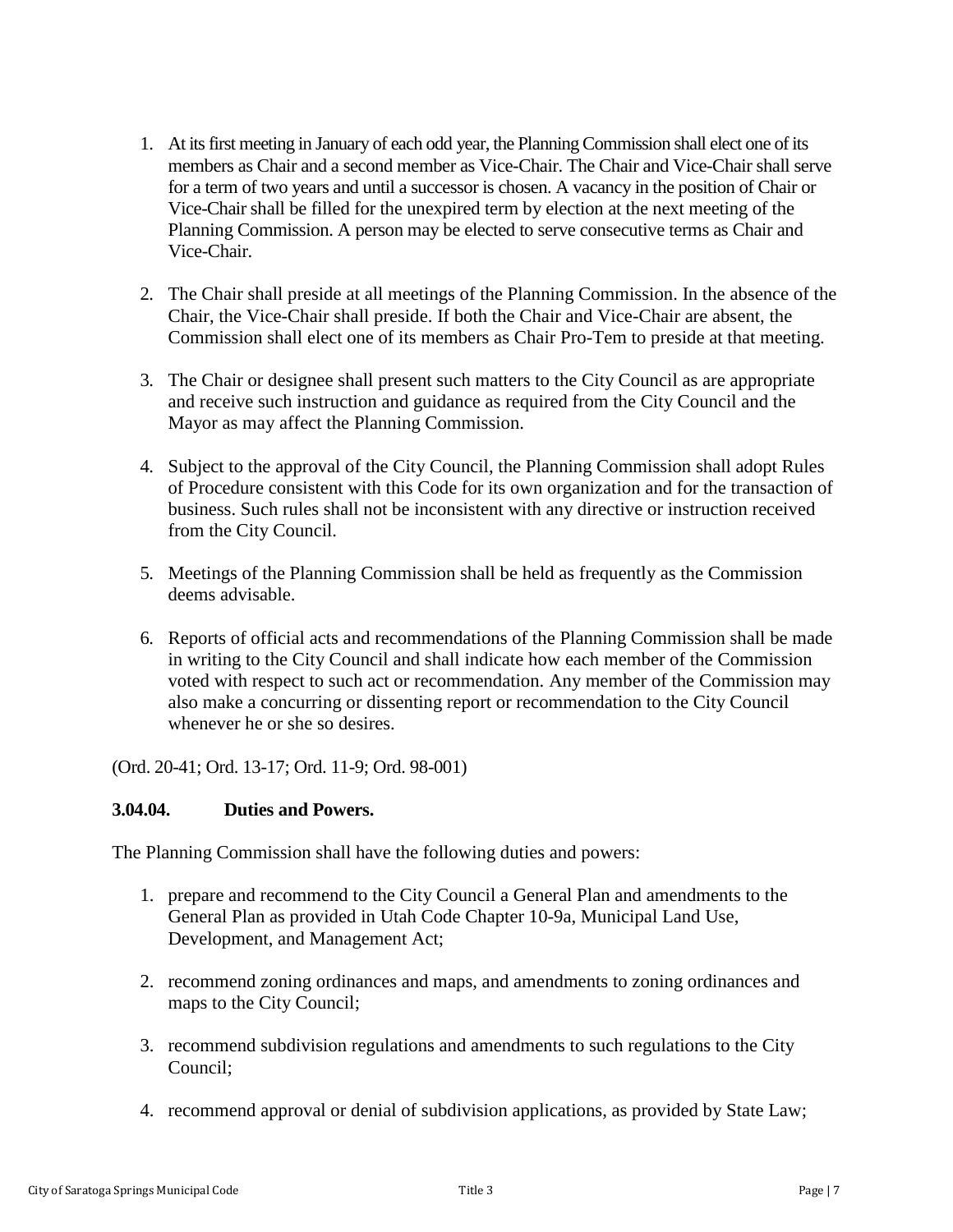- 5. advise the Council on matters as the City Council directs;
- 6. hear or decide any matters that the City Council designates, including the approval or denial or the recommendation to approve or deny conditional use permit;
- 7. conduct hearings and meetings with interested property owners, officials, and citizens in the process of carrying out its functions;
- 8. exercise any other powers that are necessary for it to perform its function or which are delegated by the legislative body; and
- 9. enter upon any land at reasonable times to make examinations and surveys.

(Ord. 13-17; Ord. 11-9; Ord. 98-001)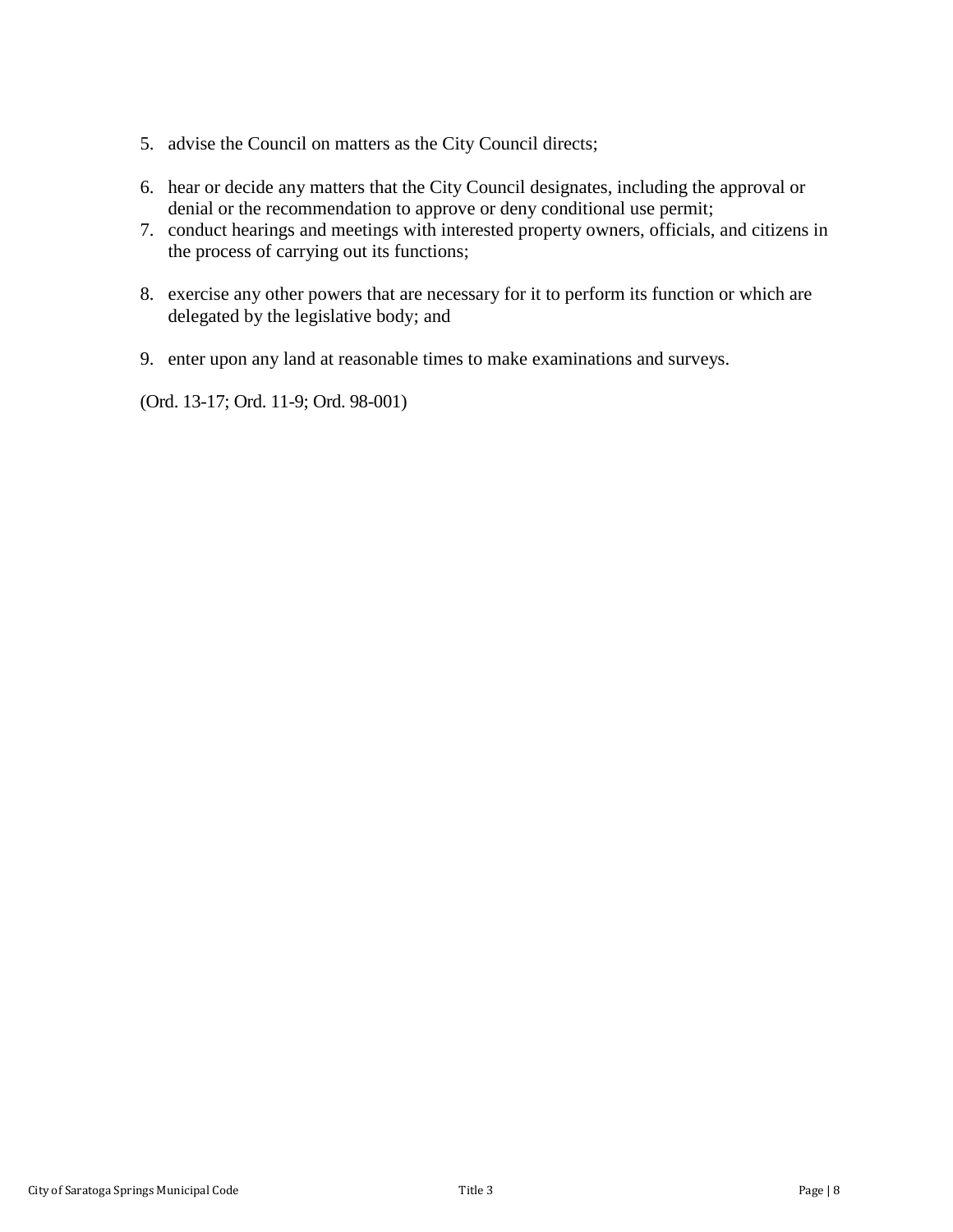## <span id="page-8-0"></span>**Chapter 3.05. Boards and Committees.**

**Sections:**

| 3.05.01. | <b>Creation.</b>               |
|----------|--------------------------------|
| 3.05.02. | <b>General Rules.</b>          |
| 3.05.03. | <b>Library Advisory Board.</b> |

### <span id="page-8-1"></span>**3.05.01. Creation.**

The City Council may create any agencies, boards, bureaus, committees, or commissions deemed necessary or appropriate for the administration of the City and shall prescribe by resolution or ordinance the organization, powers, and duties of such bodies.

(Ord. 11-9; Ord. 10-10)

## <span id="page-8-2"></span>**3.05.02. General Rules.**

Unless otherwise provided by law or these ordinances, the following rules shall apply to all City boards, commissions, committees, councils, foundations, and agencies, all of which are hereinafter referred to as "Committees":

- 1. Committees shall be an advisory board only;
- 2. Committees shall consist of a number of members as the City Council shall provide by ordinance or resolution;
- 3. Committee members shall be appointed by the Mayor with the advice of the City Council;
- 4. Committee members may be removed from office with or without cause by the Mayor;
- 5. Committee members shall receive no compensation for their services, but may be reimbursed for reasonable expenses incurred in the performance of their duties, and except as otherwise provided, shall be deemed "volunteers" for purposes of City ordinances, rules, and regulations regarding personnel;
- 6. The Mayor shall appoint a City Council Member as chairperson for each Committee or provide for the Committee to elect its own chairperson, and the Mayor shall also appoint a second City Council Member to serve as vice-chairperson for each Committee;
- 7. Meetings of Committees may be called by the chairperson, a majority of the Members of the Committee, the Mayor, City Manager, City Council, or the Department Head assigned to work with the Committee; and
- 8. Committees may receive funds by an annual appropriation in the City budget, by government, corporate or private grants or donations, and from proceeds of approved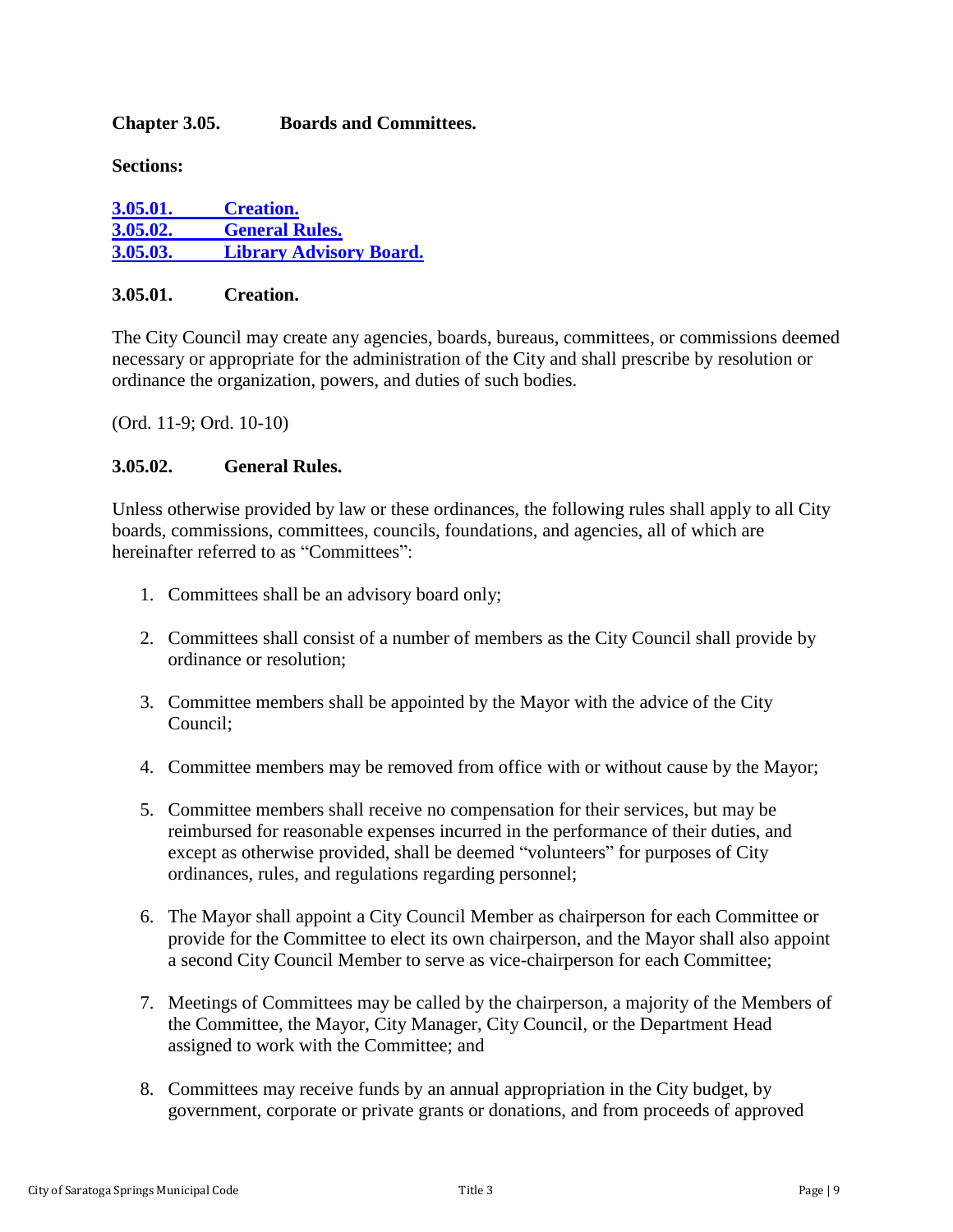Committee functions, which funds shall be held and managed as directed by the City Council.

(Ord. 11-9; Ord. 07-1)

## <span id="page-9-0"></span>**3.05.03. Library Advisory Board.**

- 1. **Created.** The Saratoga Springs Library Advisory Board is hereby created.
- 2. **Purpose.** The Library Board shall serve in an advisory capacity to the City Council and shall also coordinate with, and provide input to, the Utah State Library Division and local library officials.
- 3. **Membership.** There shall be five members of the Library Advisory Board.
- 4. **Appointment.** The members of the Library Board shall be appointed by the Mayor, subject to the advice and consent of the City Council.

## 5. **Terms of Office.**

- a. Library Board members shall serve three-year terms. To allow for the staggering of terms for the initial Library Board and appointment or reappointment, as appropriate, the terms shall be as follows: two members for a term of three years, two members for terms of two years, and one member for a term of one year. Terms shall expire the 30th day of June.
- b. The position of a member shall become vacant upon such member's ceasing to meet the Membership requirements. The position of a member shall be forfeited and become vacant for failure to attend three regular consecutive meetings of the board, unless such absence is excused by a majority of the members of the board. A vacancy occurring other than through the expiration of terms shall be filled for the unexpired term in the same manner as for appointments as provided in this ordinance.
- 6. **Rules of Procedure.** The Library Board shall elect its own Chairperson and may create and fill such other offices as may be determined to be required. A majority of the membership of the Library Board shall constitute a quorum for the transaction of business. Any action taken by a majority of the members present, when those present constitute a quorum, at any meeting of the Library Board is authorized to adopt the rules of procedure for the conduct of its business.
- 7. **Compensation.** Members shall serve without compensation but may be reimbursed for reasonable expenses pursuant to City ordinances and policies.
- 8. **Meetings.** The Library Board shall hold such meetings as may be deemed to be necessary for the completion of its responsibilities. The Library Board is authorized to hold meetings in conjunction with the Utah State Library Board its officials, and other local library officials.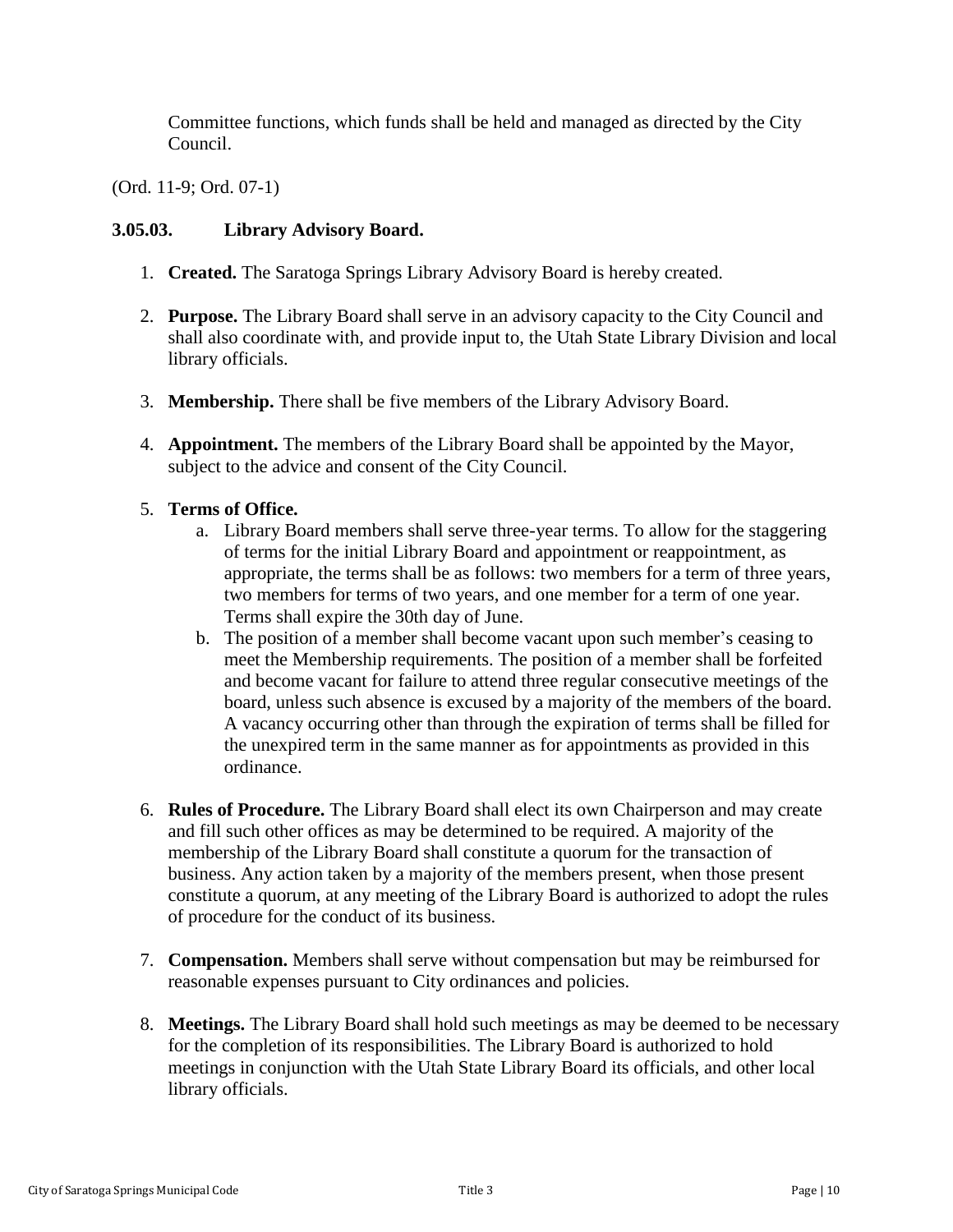- 9. **Reports to the City Council.** The Library Board, or designee, may make such verbal or written reports and recommendations to the City Council as may be deemed advisable, but shall, at a minimum report annually to the Council as to the status of library services and facilities being made available to the residents of the City.
- 10. **Legal Compliance.** The members of the Library Board will fully comply with all federal and state laws and local ordinance.

<span id="page-10-0"></span>(Ord. 20-08; Ord. 13-17; Ord. 11-9; Ord. 10-10)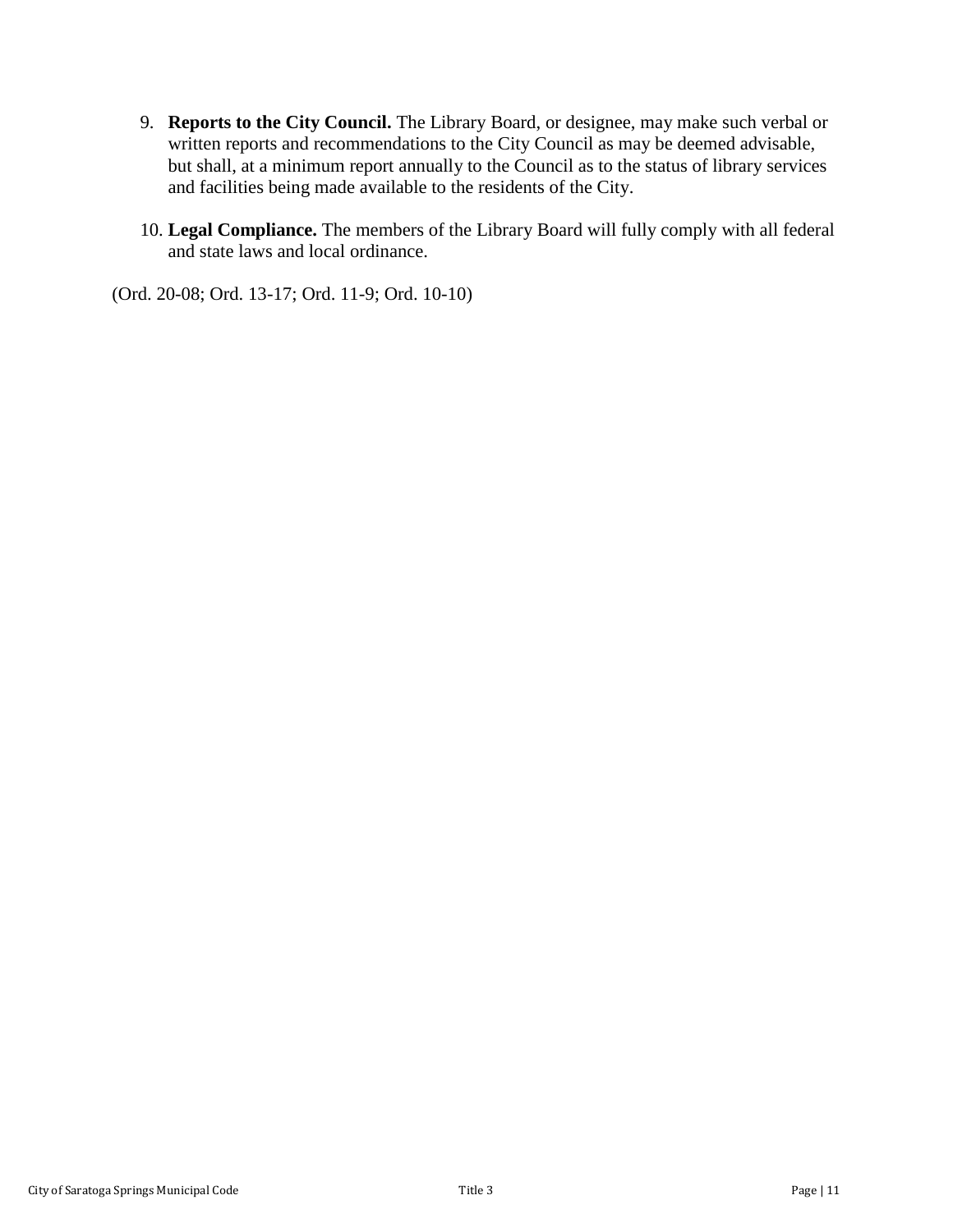**Chapter 3.06. Justice Court.** 

**Sections:**

| 3.06.01. | <b>Creation of Justice Court.</b>                |
|----------|--------------------------------------------------|
| 3.06.02. | <b>Certification of Justice Court.</b>           |
| 3.06.03. | <b>Compliance with Minimum Requirements.</b>     |
| 3.06.04. | <b>Territorial Jurisdiction.</b>                 |
| 3.06.05. | Jurisdiction.                                    |
| 3.06.06. | <b>Trial Facilities.</b>                         |
| 3.06.07. | <b>Reference Materials.</b>                      |
| 3.06.08. | <b>Court Days.</b>                               |
| 3.06.09. | <b>Hours of Business.</b>                        |
| 3.06.10. | <b>Powers of the Justice Court.</b>              |
| 3.06.11  | <b>Process, Subpoenas, and Warrants.</b>         |
| 3.06.12. | Docket.                                          |
| 3.06.13. | <b>Monthly Reports.</b>                          |
| 3.06.14. | <b>Collection and Deposit of Funds.</b>          |
| 3.06.15. | <b>Remittal of Fines, Fees, and Forfeitures.</b> |
| 3.06.16. | <b>Disposition of Monies Received.</b>           |
| 3.06.17. | <b>Appeals.</b>                                  |

## <span id="page-11-0"></span>**3.06.01. Creation of Justice Court.**

There is hereby established a court within the City known as the Saratoga Springs City Justice Court which court shall not be a court of record, hereinafter referred to as the "Justice Court." Based on the number of citations and cases filed monthly with the Justice Court, the Saratoga Springs Justice Court is designated as a Class III justice court.

(Ord. 11-9; Ord. 7-18)

## <span id="page-11-1"></span>**3.06.02. Certification of Justice Court.**

Pursuant to Utah Code §§ 78A-7-102 to -103, the Utah Judicial Council certified the creation of the Saratoga Springs Justice Court on November 26, 2007.

(Ord. 11-9; Ord. 7-18)

### <span id="page-11-2"></span>**3.06.03. Compliance with Minimum Requirements.**

The City shall comply with and meet the minimum requirements set forth by the Judicial Council for the creation and certification of the Justice Court in accordance with Utah Code § 78A-7-103.

(Ord. 11-9; Ord. 7-18)

### <span id="page-11-3"></span>**3.06.04. Territorial Jurisdiction.**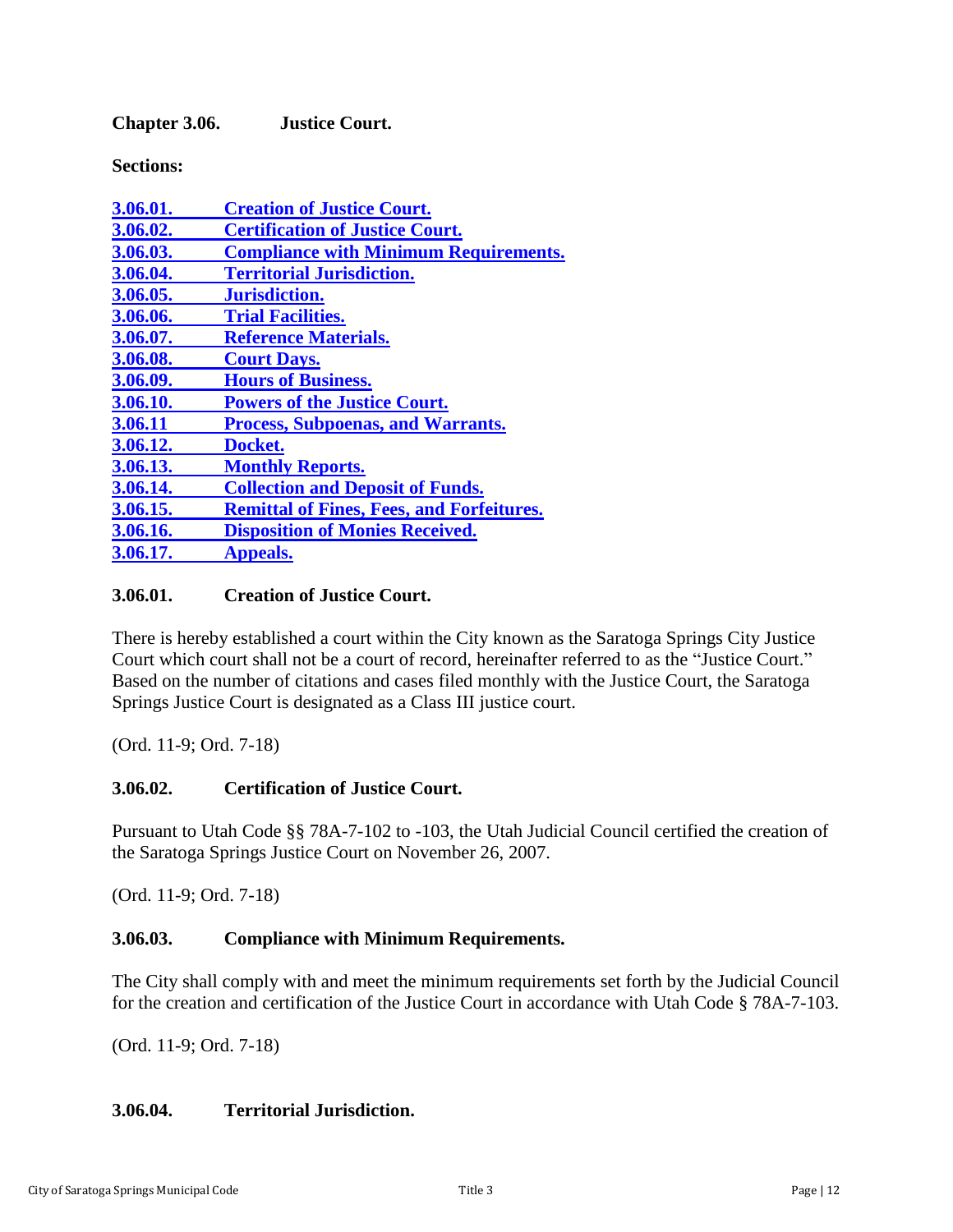- 1. The territorial jurisdiction of the Justice Court extends to the corporate limits of the City.
- 2. The territorial jurisdiction of the Justice Court functioning as a magistrate may extend beyond the boundaries in Subsection (1) as provided in Utah Code § 78A-2-220, and to the extent necessary to carry out magisterial functions under Utah Code § 77-7-23, regarding jailed persons.

(Ord. 11-9; Ord. 7-18)

#### <span id="page-12-0"></span>**3.06.05. Jurisdiction.**

- 1. The Justice Court has jurisdiction over Class B and C misdemeanors, violations of ordinances, and infractions committed within its territorial jurisdiction, except those offenses over which the juvenile court has exclusive jurisdiction.
- 2. The Justice Court has jurisdiction over traffic misdemeanors and infractions committed by persons 16 or 17 years of age that occur within the territorial jurisdiction of the Justice Court pursuant and subject to the provisions set forth in Utah Code § 78A-7-106.
- 3. The Justice Court has jurisdiction of small claims cases under Small Claims Courts, Utah Code Chapter 78A-8, if the defendant resides in or the debt arose within the territorial jurisdiction of the Justice Court.

(Ord. 11-9; Ord. 7-18)

### <span id="page-12-1"></span>**3.06.06. Trial Facilities.**

- 1. The City shall provide adequate courtroom and auxiliary space for the Justice Court. The facility need not be specifically constructed for or allocated solely for the Justice Court if existing facilities adequately serve the purposes of the Justice Court.
- 2. The Justice Court Judge shall hold Court in the City at the location designated by the City pursuant to Subsection (1) and shall conduct all official Court business in such location or an office located in a public facility which is conducive and appropriate to the administration of justice.

<span id="page-12-2"></span>(Ord. 11-9; Ord. 7-18)

### **3.06.07. Reference Materials.**

The City shall provide and keep current for the Justice Court a copy of the motor vehicle laws of Utah, appropriate copies of the Utah Code, the Justice Court Manual published by the State Court Administrator, State laws affecting local government, City ordinances, and other legal reference materials as determined necessary by the Justice Court Judge.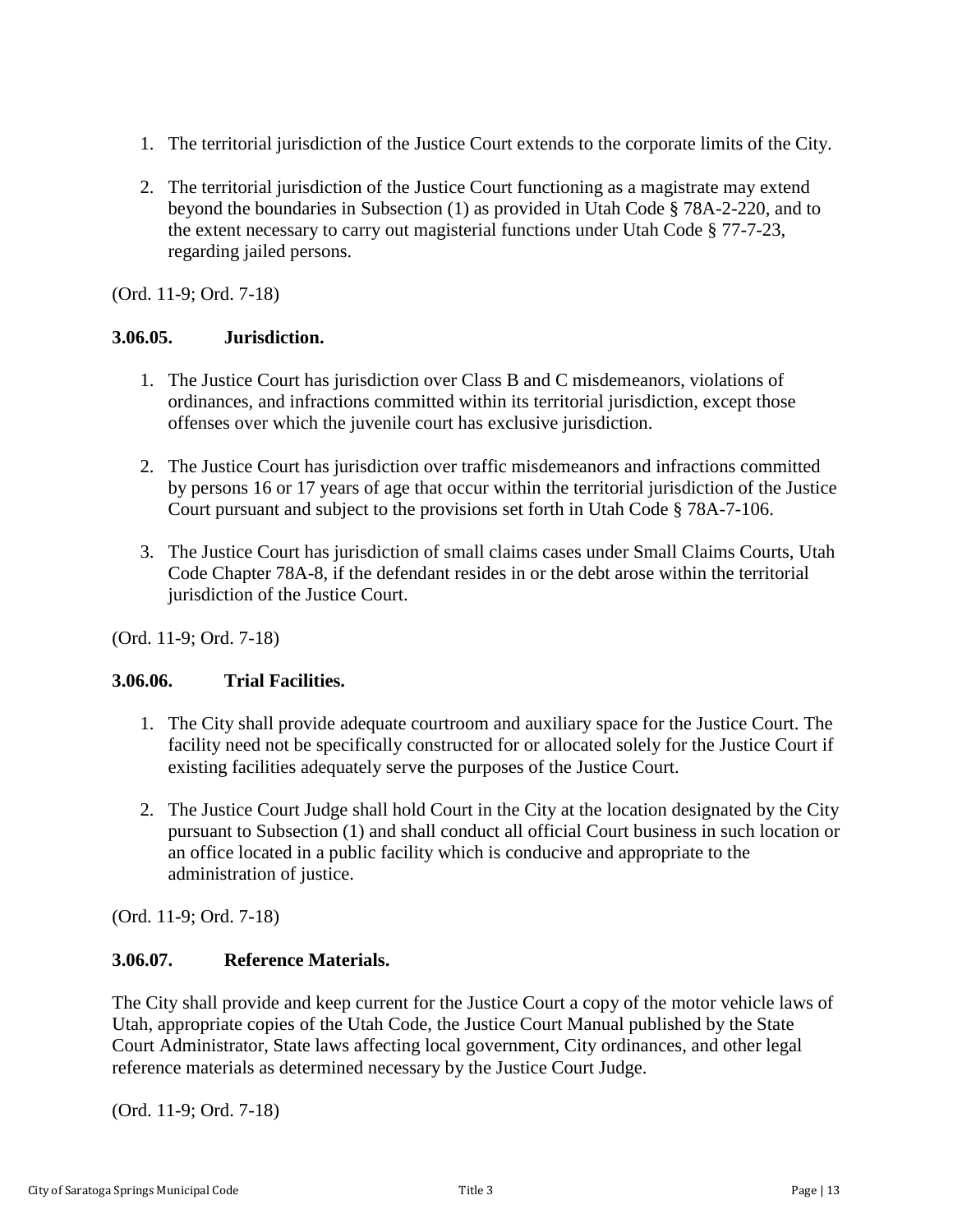## <span id="page-13-0"></span>**3.06.08. Court Days.**

- 1. **Generally.** The Justice Court is open and judicial business may be transacted on any day, except as otherwise provided.
- 2. **Closed.** Judicial business on Sunday and Saturday, on any day on which a general election is held, and on any legal holiday, is limited to the following purposes:
	- a. to give, upon their request, instructions to a jury when deliberating on their verdict;
	- b. to receive a verdict or discharge a jury;
	- c. for the exercise of the powers of a magistrate in a criminal action, or in a proceeding of a criminal nature; or
	- d. judicial business not involving a trial or hearing unless the Judge finds it necessary for the fair administration of justice.

(Ord. 13-17; Ord. 11-9; Ord. 7-18)

### <span id="page-13-1"></span>**3.06.09. Hours of Business.**

The Justice Court shall be open and judicial business shall be transacted during regular business hours as provided by law. The hours the Justice Court is open shall be posted conspicuously at the Court and in local public buildings. The Justice Court Judge and clerk shall attend the Court at regularly scheduled times.

(Ord. 11-9; Ord. 7-18)

### <span id="page-13-2"></span>**3.06.10. Powers of the Justice Court.**

The Justice Court has the authority necessary to exercise its jurisdiction as more particularly provided in Utah Code §§ 78A-2-201 to - 202.

(Ord. 11-9; Ord. 7-18)

## <span id="page-13-3"></span>**3.06.11. Process, Subpoenas, and Warrants.**

Process from the Justice Court may be issued to any place in the State. Subpoenas in any action or proceeding of the Justice Court may be issued to any place in the State. All warrants issued by the Justice Court for violation of any State law or local ordinance within the Court's jurisdiction shall be directed to the Sheriff, any constable of the County, or to the City Police.

(Ord. 11-9; Ord. 7-18)

## <span id="page-13-4"></span>**3.06.12. Docket.**

The Justice Court Judge shall keep or cause to be kept a docket containing information as required pursuant to Utah Code § 78A-2-109. The Justice Court Judge shall keep or cause to be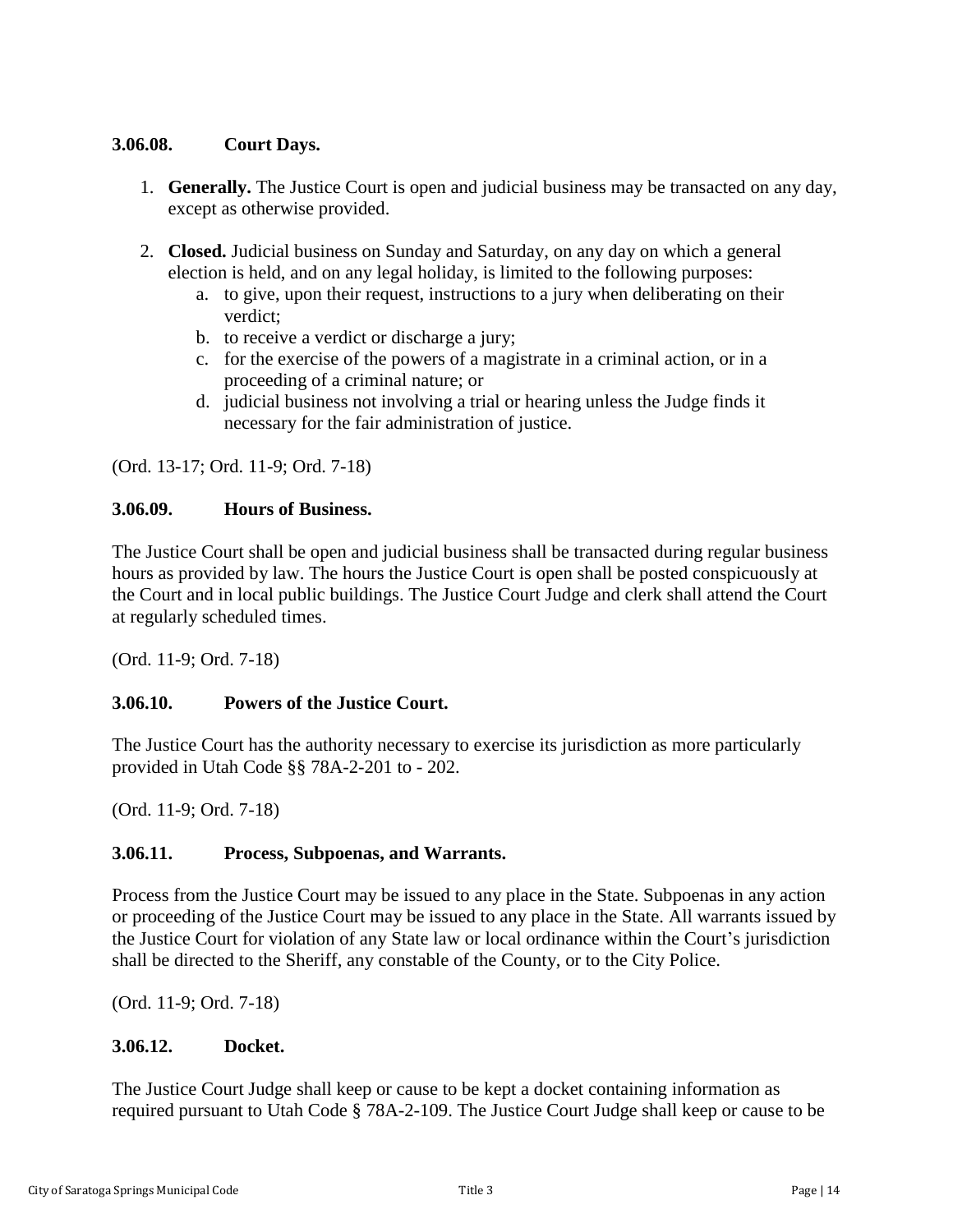kept an alphabetical index to the names of the parties to each judgment in his or her docket with a reference to the page of entry. The names of the parties shall be entered in the index by the first letter of the family surname. The dockets kept or caused to be kept by the Justice Court Judge shall be kept as public records in accordance with the provisions of the Utah Government Records Access and Management Act, as set forth in Utah Code §§ 63G-2-101, et seq.

(Ord. 11-9; Ord. 7-18)

## <span id="page-14-0"></span>**3.06.13. Monthly Reports.**

The Justice Court Judge shall file monthly with the State Court Administrator a report of the judicial business of the Judge on forms supplied by the State Court Administrator. The report shall state the number of criminal and small claims actions filed, the dispositions entered, and other information as specified in the forms. A copy of the report shall be furnished by the Justice Court Judge to the City Council or to such other person as the City Council may designate.

(Ord. 11-9; Ord. 7-18)

### <span id="page-14-1"></span>**3.06.14. Collection and Deposit of Funds.**

- 1. The Justice Court shall deposit public funds in accordance with Utah Code §§ 78A-7-121 and 51-4-2.
- 2. With the approval of the City Council, a trust or revolving account may be established in the name of the Justice Court and the City Treasurer for the deposit of money collected including bail, restitution, unidentified receipts, and other money that requires special accounting. Disbursements from this account do not require the approval of the City Auditor, City Recorder, or City Council. The account shall be reconciled at least quarterly by the City Auditor.
- 3. In addition to any fine, penalty, forfeiture, or other surcharge, a security surcharge of \$32.00 shall be assessed on all convictions for offenses listed in the uniform bail schedule adopted by the Judicial Council and moving traffic violations in accordance with Utah Code § 78A-7-122.

(Ord. 13-17; Ord. 11-9; Ord. 7-18)

## <span id="page-14-2"></span>**3.06.15. Remittal of Fines, Fees, and Forfeitures.**

All fines and forfeitures collected by the Justice Court shall be remitted in accordance with the provisions of Utah Code § 78A-7-120, and the State Money Management Act, Utah Code § 51- 7-1, et seq.

(Ord. 11-9; Ord. 7-18)

#### <span id="page-14-3"></span>**3.06.16. Disposition of Monies Received.**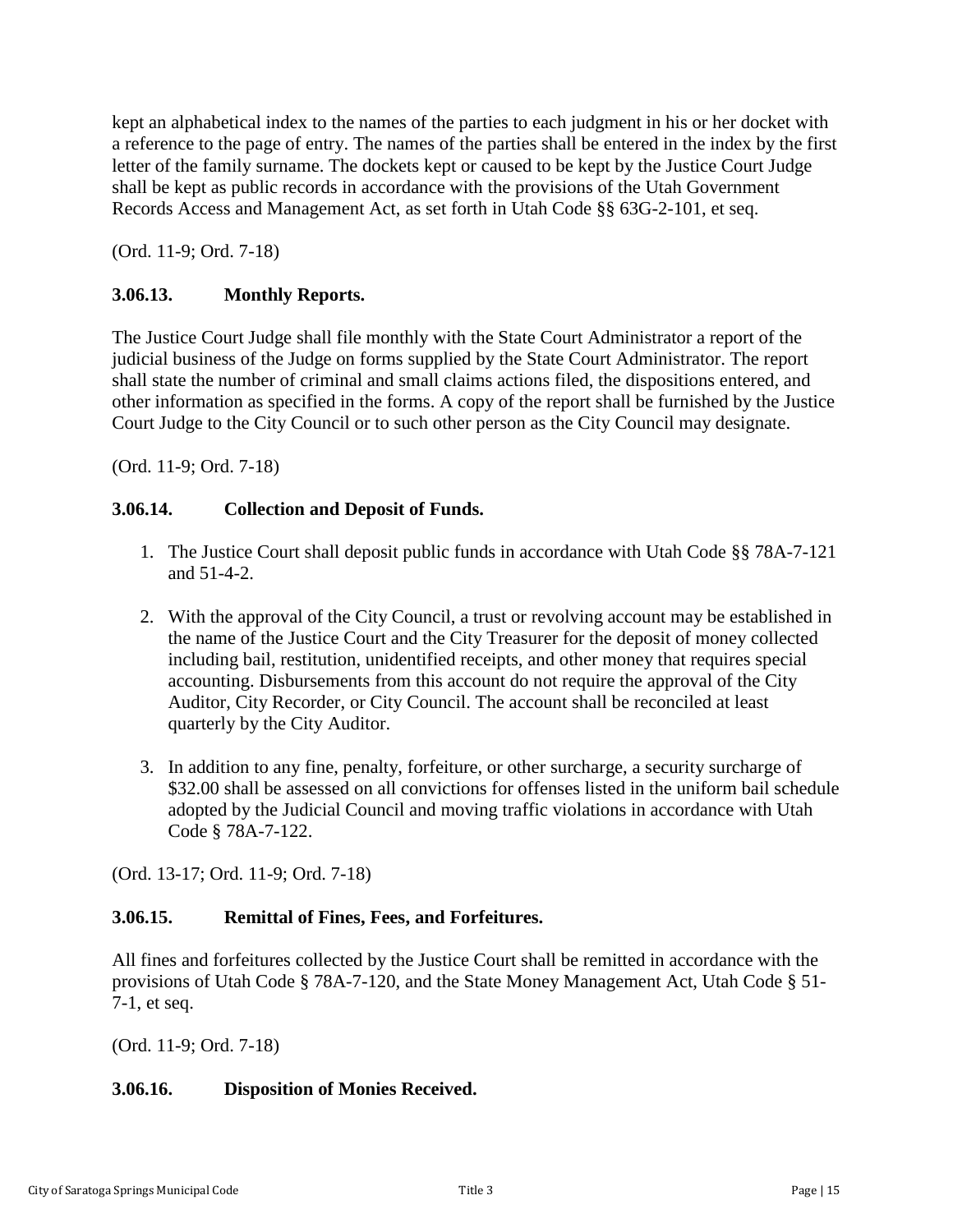Money received or collected on any civil process or order issued from the Justice Court shall be paid within seven days to the party or parties entitled or authorized to receive the money.

(Ord. 11-9; Ord. 7-18)

## <span id="page-15-1"></span>**3.06.17. Appeals.**

<span id="page-15-0"></span>Any appeal of a judgment rendered in the Justice Court may be made to the district court by filing a notice of appeal in accordance with and subject to applicable statutes. The appeal to the district court is a trial de novo as provided by law.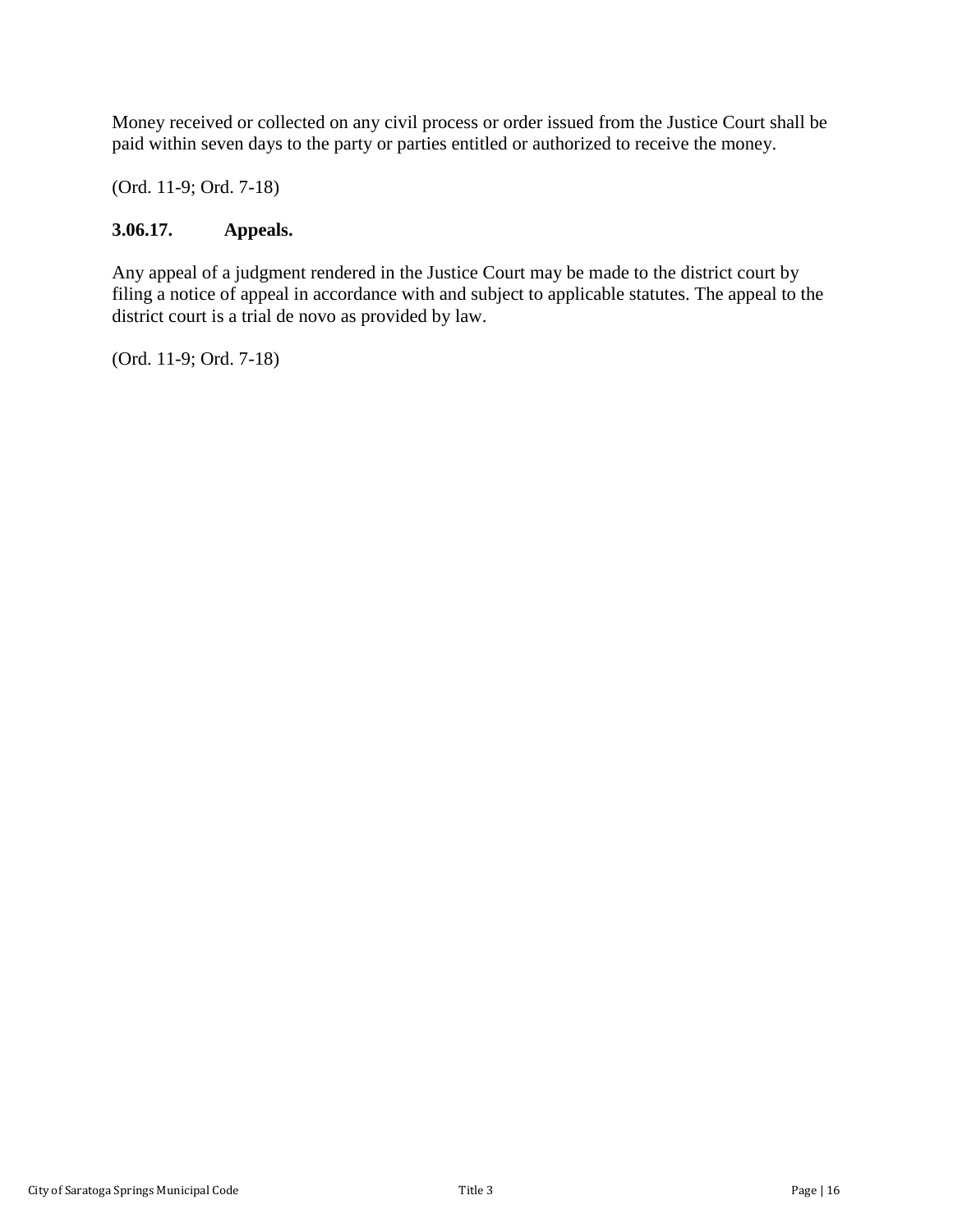**Chapter 3.07. Justice Court Judge and Staff.**

**Sections:**

| 3.07.01. | <b>Justice Court Judge.</b>                |
|----------|--------------------------------------------|
| 3.07.02. | <b>Powers of Justice Court Judge.</b>      |
| 3.07.03. | <b>Administrative Responsibilities.</b>    |
| 3.07.04. | Appointment.                               |
| 3.07.05. | <b>Term and Vacancy.</b>                   |
| 3.07.06. | <b>Compensation.</b>                       |
| 3.07.07. | <b>Limitation on Secondary Employment.</b> |
| 3.07.08. | Disqualification.                          |
| 3.07.09. | <b>Annual Training.</b>                    |
| 3.07.10. | [Reserved]                                 |
| 3.07.11. | <b>Temporary Justice Court Judge.</b>      |
| 3.07.12. | <b>Clerical Personnel.</b>                 |
| 3.07.13. | <b>Justice Court Staff.</b>                |
|          |                                            |

## <span id="page-16-0"></span>**3.07.01. Justice Court Judge.**

The Justice Court shall be presided over by a municipal justice court judge known as the Saratoga Springs City Justice Court Judge, herein referred to as the "Justice Court Judge." The City Council may assign and appoint as many Justice Court Judges as required for efficient judicial administration of the Justice Court.

(Ord. 11-9; Ord. 7-18)

### <span id="page-16-1"></span>**3.07.02. Powers of Justice Court Judge.**

The Justice Court Judge has the same authority regarding matters within his or her jurisdiction as judges of courts of record and such powers and duties as set forth in Utah Code Chapter 78A-7.

(Ord. 11-9; Ord. 7-18)

### <span id="page-16-2"></span>**3.07.03. Administrative Responsibilities.**

The Justice Court Judge shall comply with and ensure that court personnel comply with applicable City rules and regulations related to personnel, budgets, and other administrative functions, in accordance with Utah Code § 78A-7-210.

(Ord. 11-9; Ord. 7-18)

### <span id="page-16-3"></span>**3.07.04. Appointment.**

The Justice Court Judge shall be appointed by the Mayor and confirmed by a majority vote of the City Council in accordance with Utah Code § 78A-7-202. After a newly appointed Justice Court Judge has been confirmed, the City Council shall report the confirmed Judge's name to the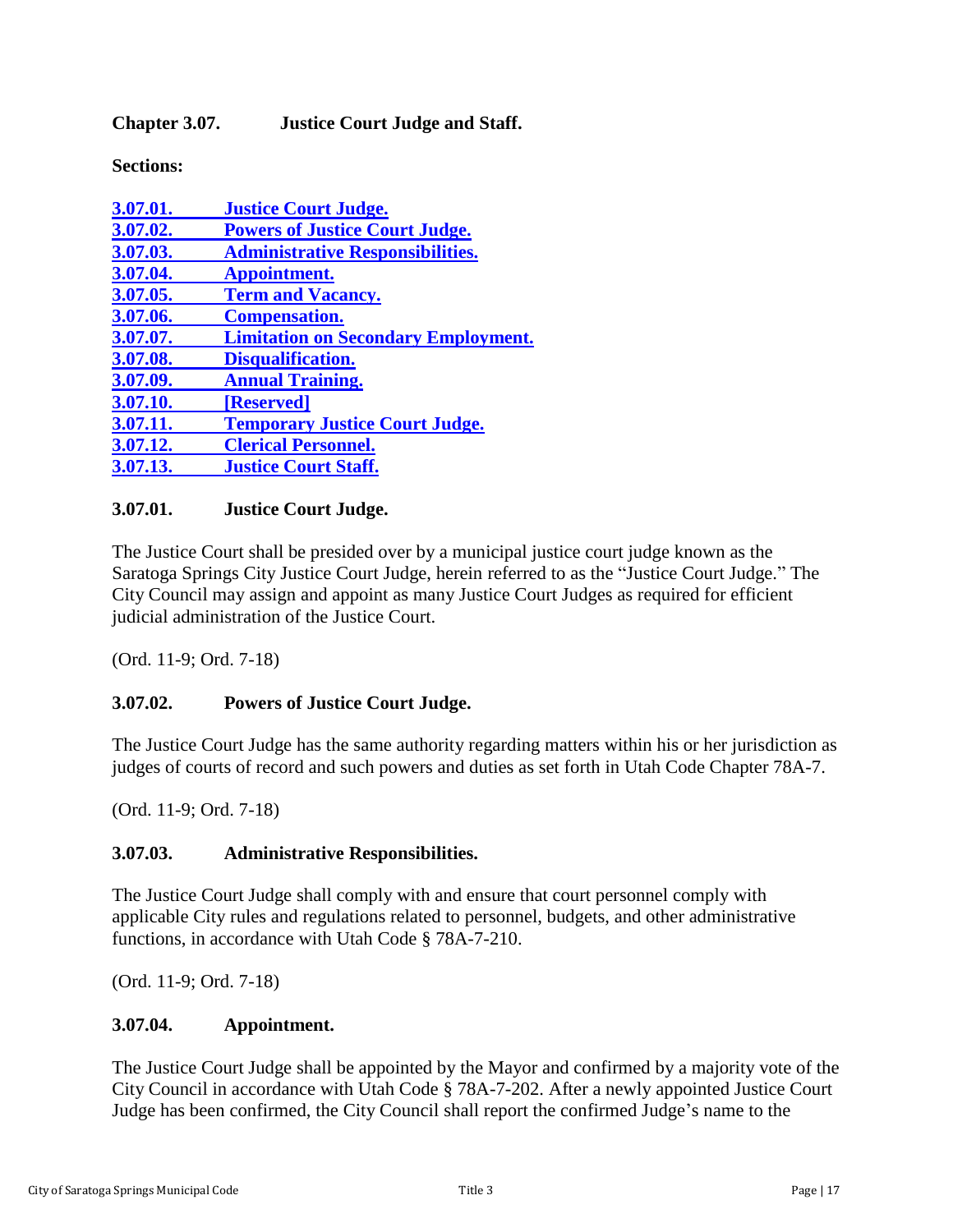Judicial Council for certification. The Justice Court Judge may not perform judicial duties until certified by the Judicial Council in accordance with Utah Code § 78A-7-202. Any person appointed as Justice Court Judge shall meet the eligibility and qualification requirements set forth in Utah Code § 78A-7-201.

(Ord. 11-9; Ord. 7-18)

## <span id="page-17-0"></span>**3.07.05. Term and Vacancy.**

- 1. The term of office of the Justice Court Judge is set as determined in Utah Code § 78A-7-  $203(1)$ .
- 2. If a vacancy occurs in the office of the Justice Court Judge before the completion of his or her term of office, the City Council may fill the vacancy in accordance with procedures set forth in Utah Code §§ 78A-7-202 and 20A-1-506.
- 3. The City Council shall notify the office of the State Court Administrator in writing of the appointment, resignation, or the contractual agreement for services of a Justice Court Judge.

<span id="page-17-1"></span>(Ord. 11-9; Ord. 7-18)

#### **3.07.06. Compensation.**

- 1. **Amount.** The Justice Court Judge shall be paid a fixed compensation determined by the City Council taking into consideration recommendations of the office of the State Court Administrator as provided in Utah Code § 78A-7-206.
	- a. The compensation shall be comprised of a monthly salary and shall be computed upon the number of hours, days, or other periods of time that the Justice Court Judge is to be available to perform all judicial functions, but in no case may the salary be an amount greater than eighty-five percent of the salary of a district court judge.
	- b. If the Justice Court Judge is employed by more than one entity as a justice court judge, the Justice Court Judge may not receive a total salary for service as a justice court judge greater than the salary of a district court judge.
- 2. **Review.** The City Council shall annually review the compensation paid to the Justice Court Judge and may adjust such compensation as deemed appropriate; provided however, that the salary fixed for a Justice Court Judge may not be diminished during the term for which the Justice Court Judge has been appointed.
- 3. **Notice.** A copy of the resolution, ordinance, or other document fixing the salary of the Justice Court Judge and any adjustments to the document shall be furnished to the State Court Administrator by the City Council.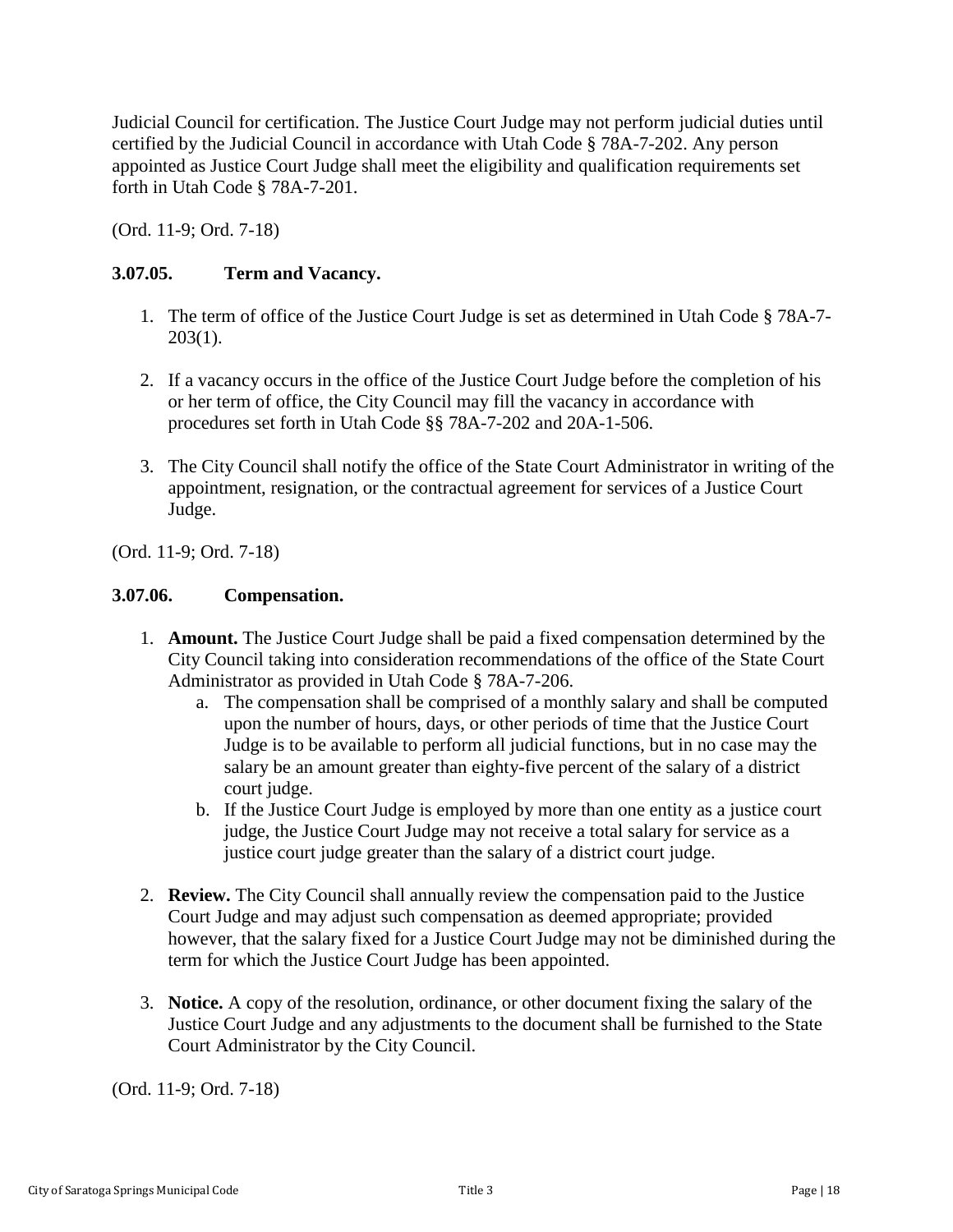## <span id="page-18-0"></span>**3.07.07. Limitation on Secondary Employment.**

Secondary employment and certain other activities of the Justice Court Judge are limited in accordance with the provisions of Utah Code § 78A-7-206.

(Ord. 11-9; Ord. 7-18)

## <span id="page-18-1"></span>**3.07.08. Disqualification.**

- 1. Except by consent of all parties, no Justice Court Judge may sit or act in any action or proceeding:
	- a. to which he or she is a party, or in which he or she is interested;
	- b. when he or she is related to either party by consanguinity or affinity within the third degree, computed according to the rules of common law; or
	- c. when he or she has been attorney or counsel for either party in the action or proceeding.
- 2. The provisions of this Section shall not apply to the arrangement of the calendar or the regulation of the order of business, nor to the power or transferring the action or proceeding to some other court.

(Ord. 11-9; Ord. 7-18)

### <span id="page-18-2"></span>**3.07.09. Annual Training.**

- 1. The Justice Court Judge shall attend continuing education conducted under the supervision of the Judicial Council each calendar year which education shall include instruction regarding competency and understanding of constitutional provisions and laws relating to the jurisdiction of the Court, rules of evidence, and rules of civil and criminal procedure. Completion of such continuing education is evidenced by a certificate awarded by the Judicial Council.
- 2. Any Justice Court Judge not obtaining for two consecutive years the certificate required under Subsection (1) may be removed from office for cause under this Section.
- 3. The City shall assume the expenses of travel, meals, and lodging for any Justice Court Judge to attend the education and training seminars conducted by the Judicial Council and required herein.

(Ord. 11-9; Ord. 7-18)

### <span id="page-18-3"></span>**3.07.10. [Reserved]**

(Ord. 13-17)

## <span id="page-18-4"></span>**3.07.11. Temporary Justice Court Judge.**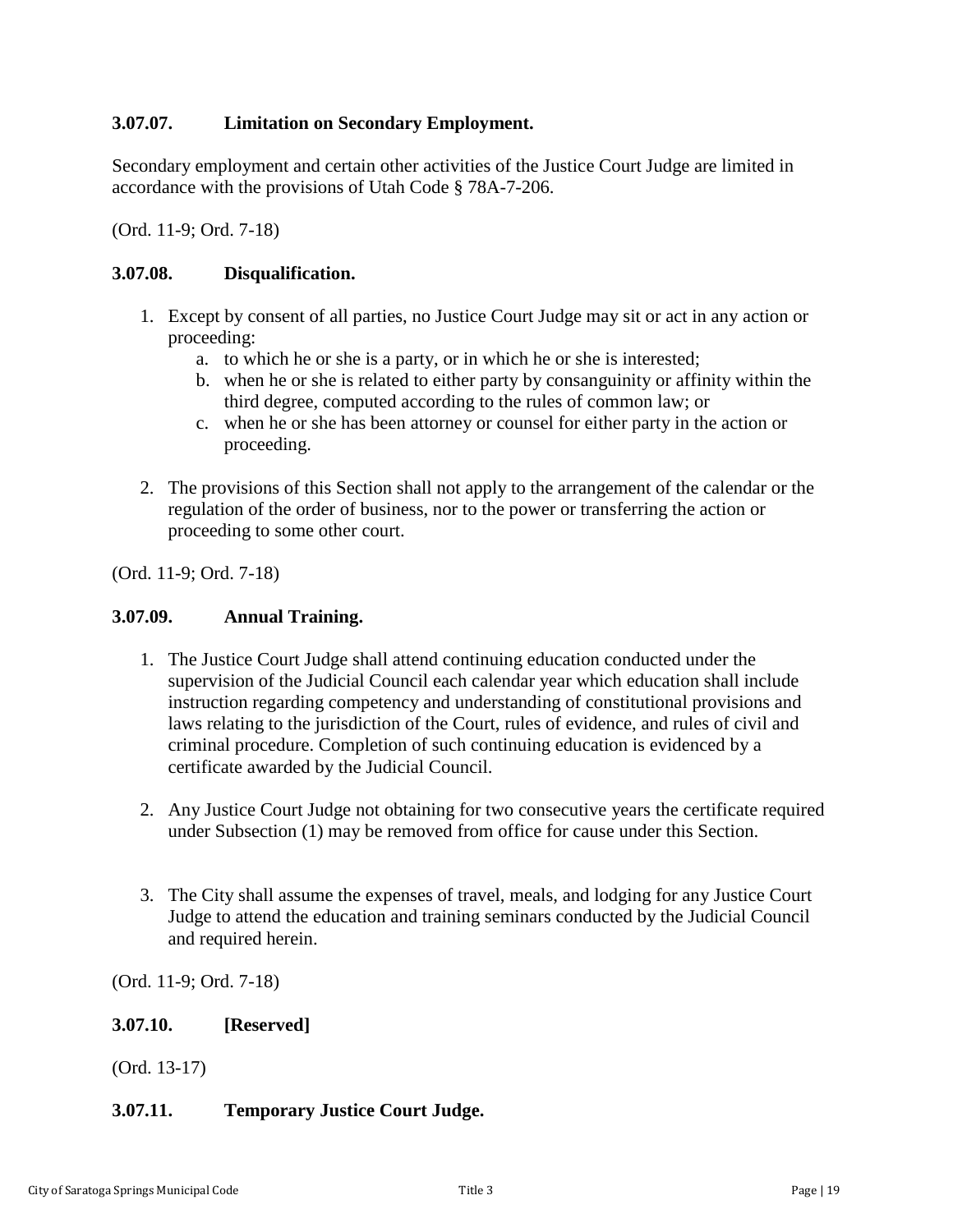If the Justice Court Judge is absent or disqualified, the City Council may appoint another Justice Court Judge currently holding office within the judicial district to serve as a temporary Justice Court Judge. A retired Justice Court Judge may also be appointed as a temporary Justice Court Judge under rule of the Utah Supreme Court.

(Ord. 11-9; Ord. 7-18)

## <span id="page-19-1"></span>**3.07.12. Clerical Personnel.**

- 1. The City shall provide and compensate clerical personnel to conduct the business of the Justice Court.
- 2. The selection, employment, supervision, and discipline of Court clerical personnel shall be in accordance with personnel policies and procedures as adopted by the City.
- 3. In the employment of relatives as Court clerical personnel, the City shall conform with state law as detailed in Utah Code §§ 52-3-1 to -4.
- 4. The City shall assume the cost of travel and training expenses of clerical personnel at required training sessions conducted by the Judicial Council.

(Ord. 11-9; Ord. 7-18)

### <span id="page-19-2"></span>**3.07.13. Justice Court Staff.**

The City shall provide:

- 1. sufficient staff public prosecutors to attend the Justice Court and perform the duties of prosecution before the Justice Court;
- 2. adequate funding for the costs of defense for persons charged with a public offense who are determined by the Justice Court to be indigent under the Indigent Defense Act, Utah Code Chapter 77-32; and
- <span id="page-19-0"></span>3. sufficient local law enforcement officers to attend and provide security for the Justice Court when required.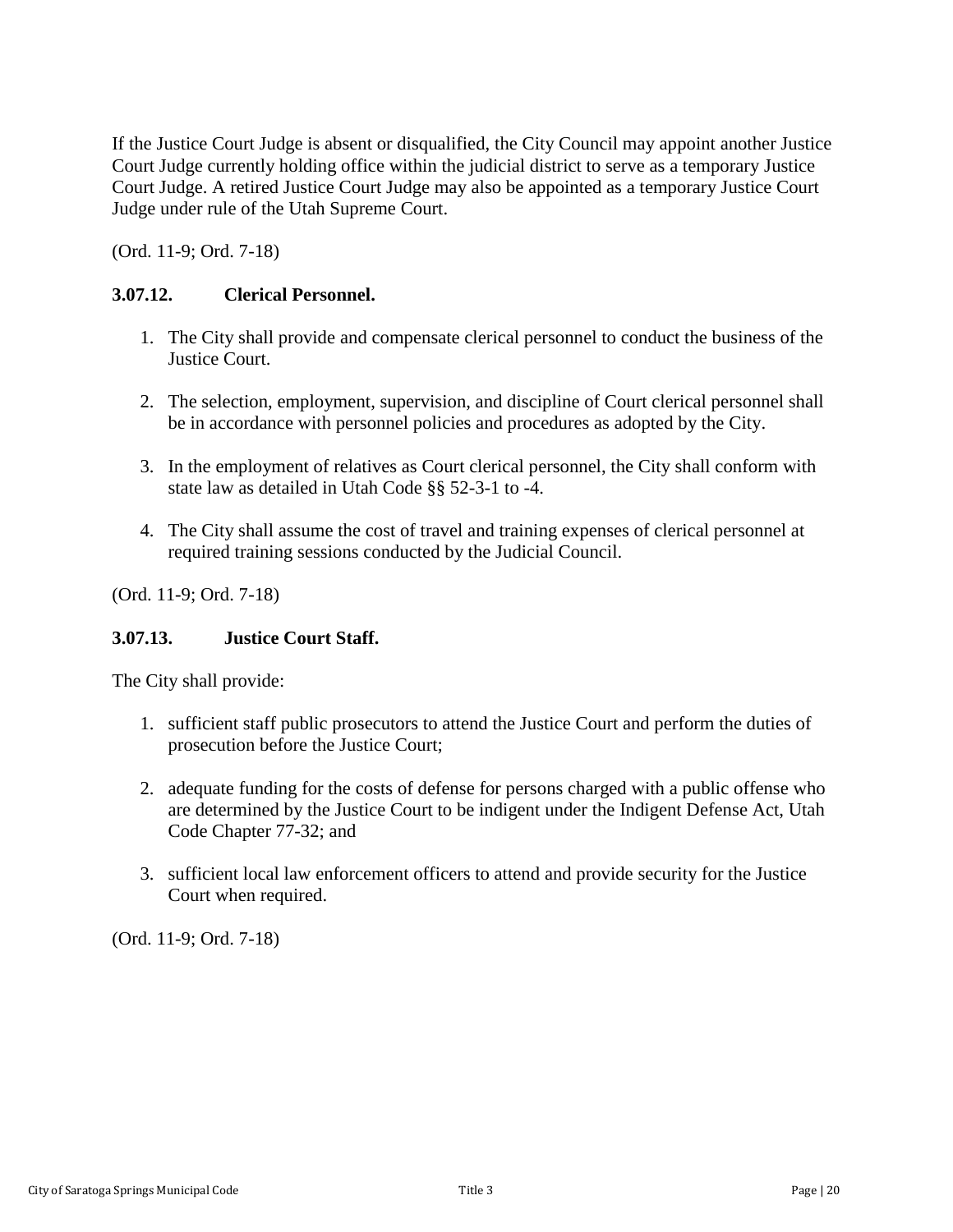**Chapter 3.08. Small Claims.**

**Sections:**

| 3.08.01. | <b>Small Claims.</b>                |
|----------|-------------------------------------|
| 3.08.02. | Jurisdiction.                       |
| 3.08.03. | <b>Counterclaims.</b>               |
| 3.08.04. | Procedure.                          |
| 3.08.05. | <b>Deferral of Multiple Claims.</b> |
| 3.08.06. | <b>Judges Pro Tempore.</b>          |
| 3.08.07. | <b>Hearing Not of Record.</b>       |
| 3.08.08. | <b>Judgment and Execution.</b>      |
| 3.08.09. | <b>Appeals.</b>                     |
| 3.08.10. | Fees.                               |
| 3.08.11. | Costs.                              |

### <span id="page-20-0"></span>**3.08.01. Small Claims.**

Small claims actions may be brought before the Justice Court as provided herein.

(Ord. 11-9; Ord. 7-18)

#### <span id="page-20-1"></span>**3.08.02. Jurisdiction.**

A small claims action is a civil action for the recovery of money where the amount claimed does not exceed the amount in Utah Code § 78A-8-102.

(Ord. 11-9; Ord. 7-18)

### <span id="page-20-2"></span>**3.08.03. Counterclaims.**

Counterclaims may be maintained in small claims actions if the counterclaim arises out of the transaction or occurrence that is the subject matter of the plaintiff's claim. A counterclaim may not be raised for the first time in the trial de novo of the small claims action.

(Ord. 11-9; Ord. 7-18)

#### <span id="page-20-3"></span>**3.08.04. Procedure.**

Small claims matters shall be managed in accordance with simplified rules of procedure and evidence promulgated by the Utah Supreme Court.

(Ord. 11-9; Ord. 7-18)

### <span id="page-20-4"></span>**3.08.05. Deferral of Multiple Claims.**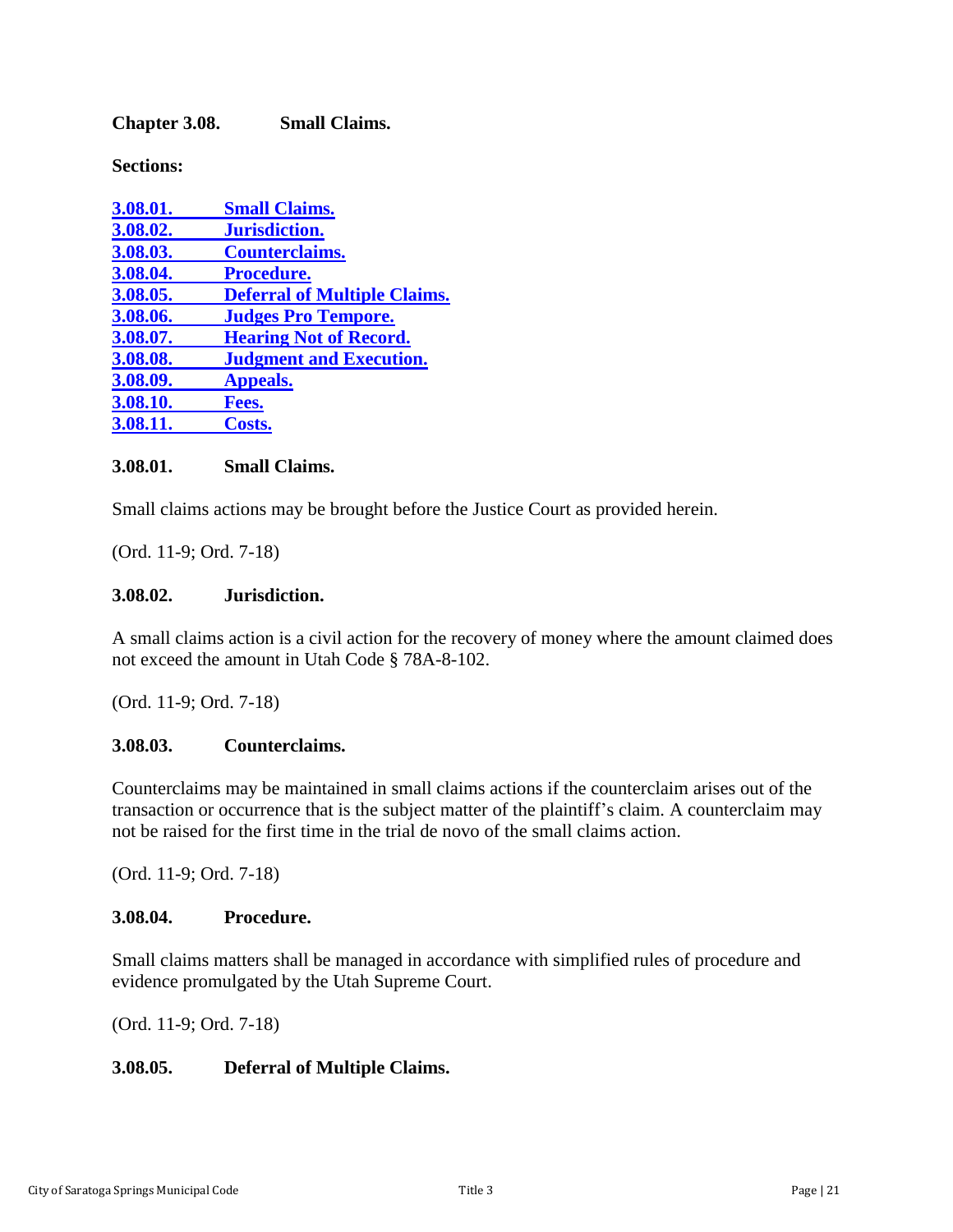If a person or corporation other than a municipality or political subdivision of the State files multiple small claims in the Justice Court, the Justice Court Judge or clerk may remove all but the initial claim from the Court's calendar in order to dispose of all other small claims matters in accordance with Utah Code § 78A-8-102. Claims so removed shall be rescheduled as permitted by the Court's calendar.

(Ord. 11-9; Ord. 7-18)

## <span id="page-21-0"></span>**3.08.06. Judges Pro Tempore.**

The Justice Court may request that the Utah Supreme Court appoint a member of the Utah State Bar in good standing, with the member's consent, as judge pro tempore to hear and determine small claims actions at times, including evening hours, to be set by the Justice Court. Such judges pro tempore, after being duly sworn, shall serve voluntarily and without compensation at the request of the Justice Court, shall be extended the same immunities, and shall have the same powers with respect to matters within the jurisdiction of the Justice Court as may be exercised by a Judge thereof.

(Ord. 11-9; Ord. 7-18)

## <span id="page-21-1"></span>**3.08.07. Hearing Not of Record.**

The hearing in a small claims action has the sole object of dispensing speedy justice between the parties. The record of small claims proceedings shall be as provided by rules of the Judicial Council.

(Ord. 11-9; Ord. 7-18)

### <span id="page-21-2"></span>**3.08.08. Judgment and Execution.**

- 1. The judgment in a small claims action may not exceed \$7,500.00 including attorney fees but exclusive of court costs and interest.
- 2. Attachment, garnishment, and execution may issue after judgment as prescribed by law, upon the payment of the fees required for those services.

(Ord. 11-9; Ord. 7-18)

#### <span id="page-21-3"></span>**3.08.09. Appeals.**

- 1. Either party may appeal the judgment in a small claims action to the Fourth District Court, Utah County, by filing a notice of appeal with the Justice Court within thirty days of entry of the judgment.
- 2. The appeal to the District Court is a trial de novo and shall be tried in accordance with the procedures of the small claims action, except a record of the trial shall be maintained.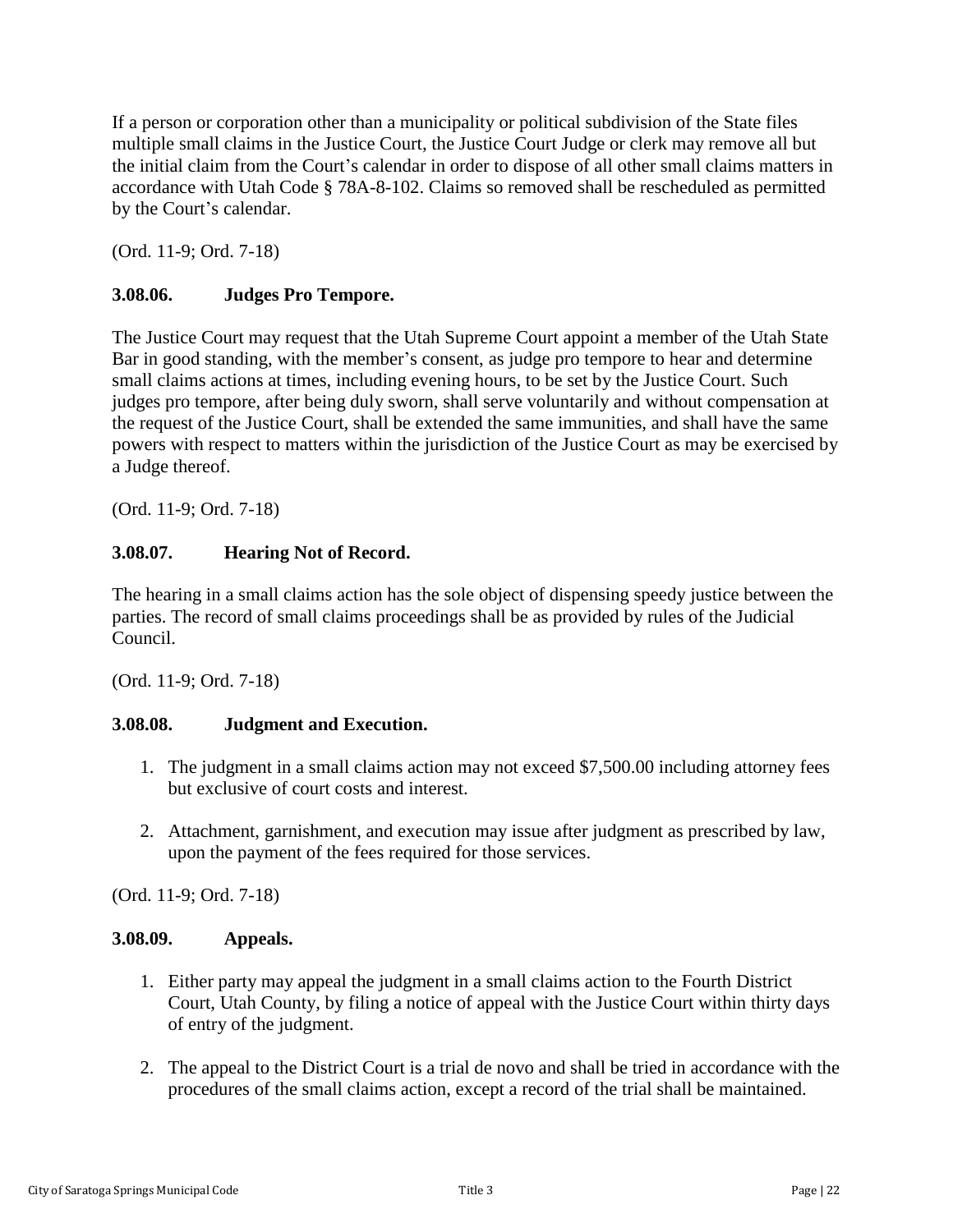3. The trial de novo may not be heard by a judge pro tempore appointed in accordance with the provisions of this Chapter. The decision of the trial de novo may not be appealed unless the Court rules on the constitutionality of a statute or ordinance.

(Ord. 11-9; Ord. 7-18)

### <span id="page-22-1"></span>**3.08.10. Fees.**

The filing fees for small claims actions shall be assessed in accordance with the filing fees required by law as set forth in Utah Code § 78A-2-301, and shall be collected and remitted as provided in Utah Code § 78A-8-105.

<span id="page-22-2"></span>(Ord. 11-9; Ord. 7-18)

### **3.08.11. Costs.**

<span id="page-22-0"></span>The prevailing party in any small claims action is entitled to costs of the action and also the costs of execution upon a judgment rendered therein.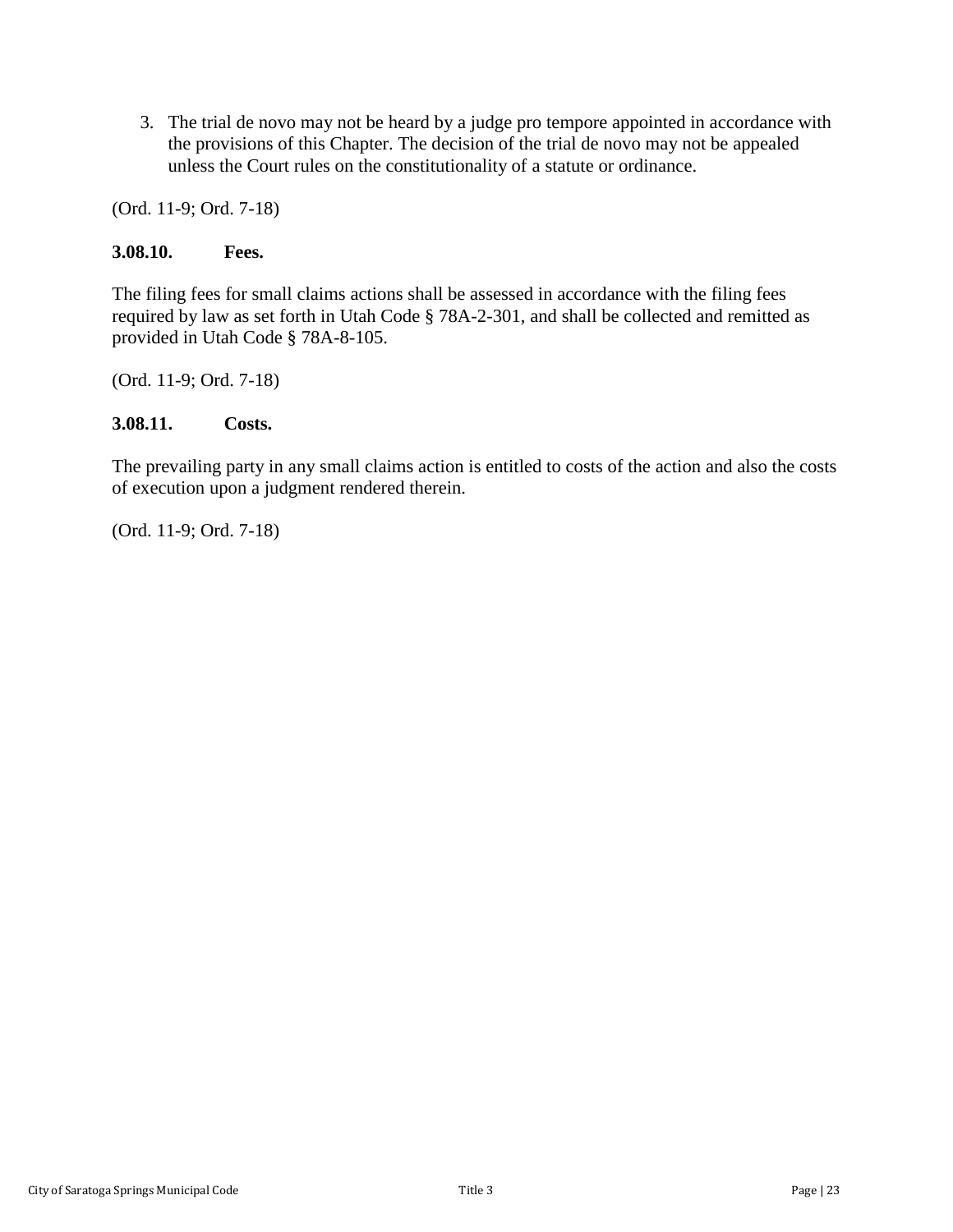<span id="page-23-0"></span>**Chapter 3.09. Employee Appeals Hearing Officer.**

**Sections:**

| 3.09.01. | <b>Employee Appeals Hearing Officer.</b>             |
|----------|------------------------------------------------------|
| 3.09.02. | <b>Selection and Appointment of Hearing Officer.</b> |
| 3.09.03. | <b>Right to Appeal.</b>                              |
| 3.09.04. | <b>Appeals Procedure.</b>                            |

## **3.09.01. Employee Appeals Hearing Officer.**

There is hereby created a Hearing Officer to hear employee appeals of final decisions under Utah Code § 10-3-1106. (Ord. 12-16)

## **3.09.02. Selection and Appointment of Hearing Officer.**

The Hearing Officer shall be appointed by the City Council after recommendation from the City Manager. The City Manager shall identify a qualified candidate who can competently fill the position. The candidate shall have knowledge of public human resource law and appeals procedures. The candidate shall be impartial and not have any conflicts of interest with the City. (Ord. 12-16)

### **3.09.03. Right to Appeal.**

All full-time employees of the City, other than those employees identified in Utah Code § 10-3- 1105 (2), shall have the right to appeal any discharge, suspension of more than two days, or involuntary transfer for less remuneration to the Hearing Officer. (Ord. 12-16)

#### **3.09.04. Appeals Procedure.**

The Hearing Officer and City employees shall comply with the appeal procedures set forth in Utah Code § 10-3-1106 as well as the City's current Personnel Manual. (Ord. 12-16)

### **Chapter 3.10. Procurement of Contracts.**

The procurement of contracts by City departments shall be governed by the official policy adopted by resolution of the City Council. A copy of the official policy is on file with the City Recorder and may be obtained by filing a records request under the Utah Government Records Access and Management Act.

<span id="page-23-1"></span>(Ord. 13-17; Ord. 11-9; Ord. 05-12)